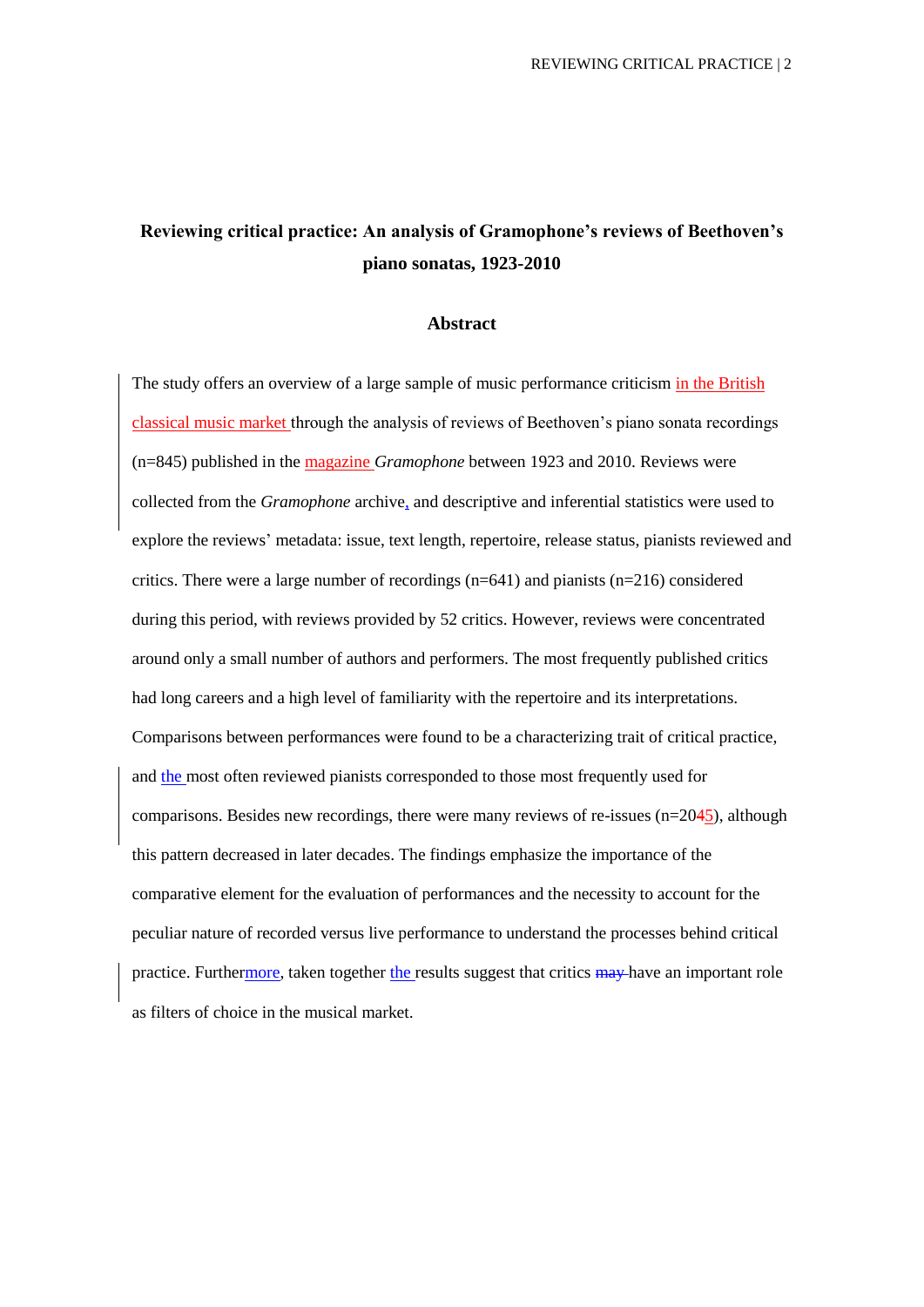In the Western classical tradition, music criticism is a well-established practice with origins in the late seventeenth century (Cowart, 1981). Much more recent, however, is the emergence of music *performance* criticism – that is, criticism of live or recorded performances in which the main object is the *realization* of the work being performed, not the work itself.

This form of criticism developed during the course of the twentieth century, influenced by developments in recording technology, the decrease of in performances of new compositions and the establishment of a canon of classical music repertoire, and the consequent elevation of the performer from the status of executor to that of *interpreter*. Critics had suddenly a new challenge with which to cope: reviewing and comparing different interpretations of the same piece by different performers (Monelle, 2002). Performance criticism spread and entered newspapers as well as specialist magazines such as *The Gramophone* (now *Gramophone*), which was founded in 1923 and rose ising rapidly to become one of the most authoritative voices for criticism of classical music performance in theduring the last century.

#### **Studies on criticism**

Performance criticism is a phenomenon of the twentieth and twentieth-first centuries, and still an unexplored one. In fact, despite that criticism has been largely dealt with in musicology, these studies focused mainly on criticism from its origins to its flourish in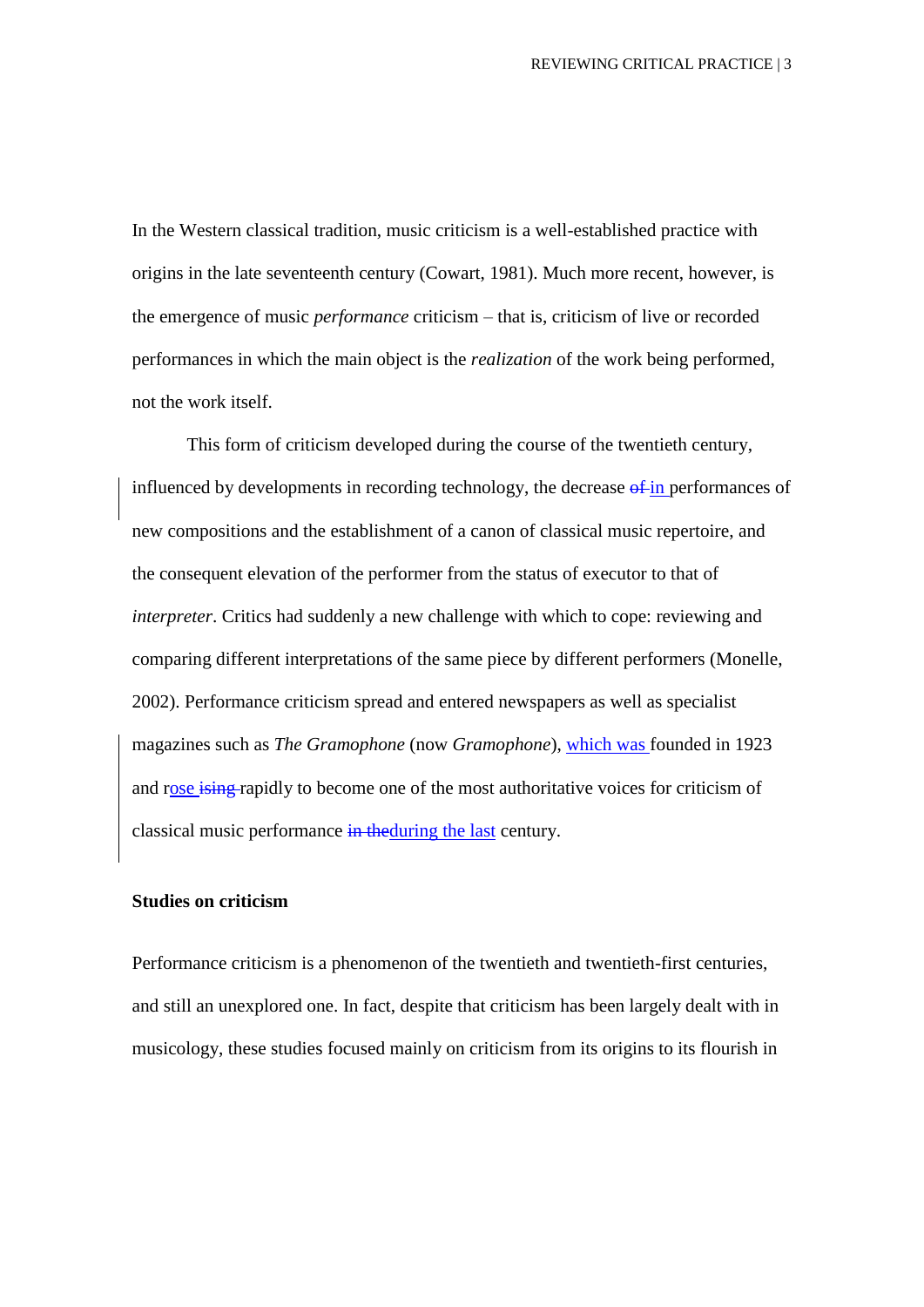the nineteenth century. Inquiries  $\frac{m}{m}$  tend to focus on a specific geographical area (McColl, 1996), repertoire (Cowart, 1981; Morrow, 1997; Wallace, 1986), institution (Ellis, 1995; Flynn, 1997; Morgan, 2010) or author (Reid, 1984). They discuss the institution of music criticism in its cultural and historical context, addressing a wide palette of themes emerging from critics' writings, like changes in musical taste and  $\frac{1}{10}$ the role of critics, the relationship between music, music criticism and society, and changes in the ways of listening to music listening habits (Morgan, 2010). But the form of criticism taken by all these studies is almost purely criticism of musical compositions (or compositional genres, styles, tendencies) and meta-criticism.

A part-exception to this is Morgan's (2010) investigation of texts published in the *Gramophone* between 1923 and 1931, and written by critics and readers who were members of Britain's National Gramophonic Society. Through the analysis of these texts Morgan discusses how patterns of listening and thinking about music changed in response to the advent of recording technology and what function the first *Gramophone* critics held in this process. Morgan's study offers a first case of is the first investigation of reviews of recorded performances reviews, even though these were just a minority of the texts analysed. However, recording technology was in its infancy during the period analysed and the change in focus from criticism of the work to the that of the performance in criticism had yet to occur. As Morgan states, critiques of performances in the 1920s showed a lack of specifity and detail, thus appearing to today's reader as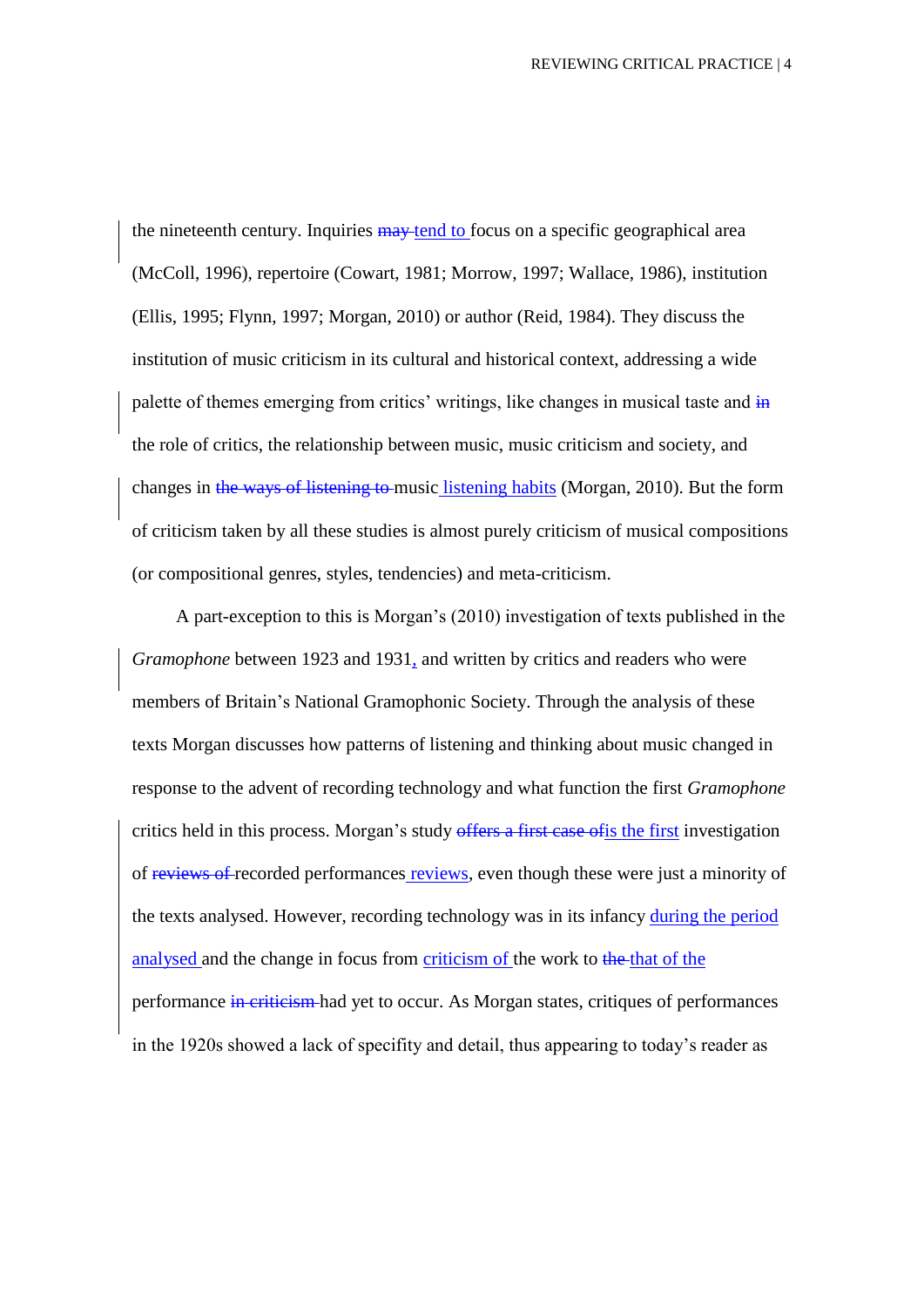vague and unprecise. According to Morgan this may reflect partly the non-musical background of the founders and first critics of the magazine; on the other hand, this is also due to the still marginal concern for performative issues  $\frac{1}{2}$  in listeners, who were primarily inclined to discuss the work performed and the quality of the recording.

Besides musicology, philosophy of art has long been concerned with criticism and related topics. In recent decades analytic philosophers have offered important contributions to the critical discourse by through extensively discussing extensive discussion of issues like such as the nature and localization of the value of works of art (Beardsley, 1965; Budd, 1995; Dickie, 2000; Levinson, 2004, 2009), the process of criticism and the importance of reasons for value judgements (Beardsley, 1982; Carroll, 2009; Hopkins, 2006), the existence and nature of principles of aesthetic value (Beardsley, 1962; 1968; Dickie, 1987; Levinson, 2002), the intersubjective validity of aesthetic value judgement (Budd, 2007), the nature of aesthetic concepts (Aschenbrenner, 1981; Sibley, 1959), as well as specific issues related to the use of language by critics like the distinction between thin and thick concepts (the former being purely evaluative, the latter being descriptive concepts with an evaluative component, see Bonzon, 2009; Elstein & Hurka, 2009) and the use of metaphors (Grant, 2010). These papers discuss topics relevant to art criticism in general, and thus can be applied to inform any investigation of this practice. However, as  $\frac{1}{2}$  is appropriate to their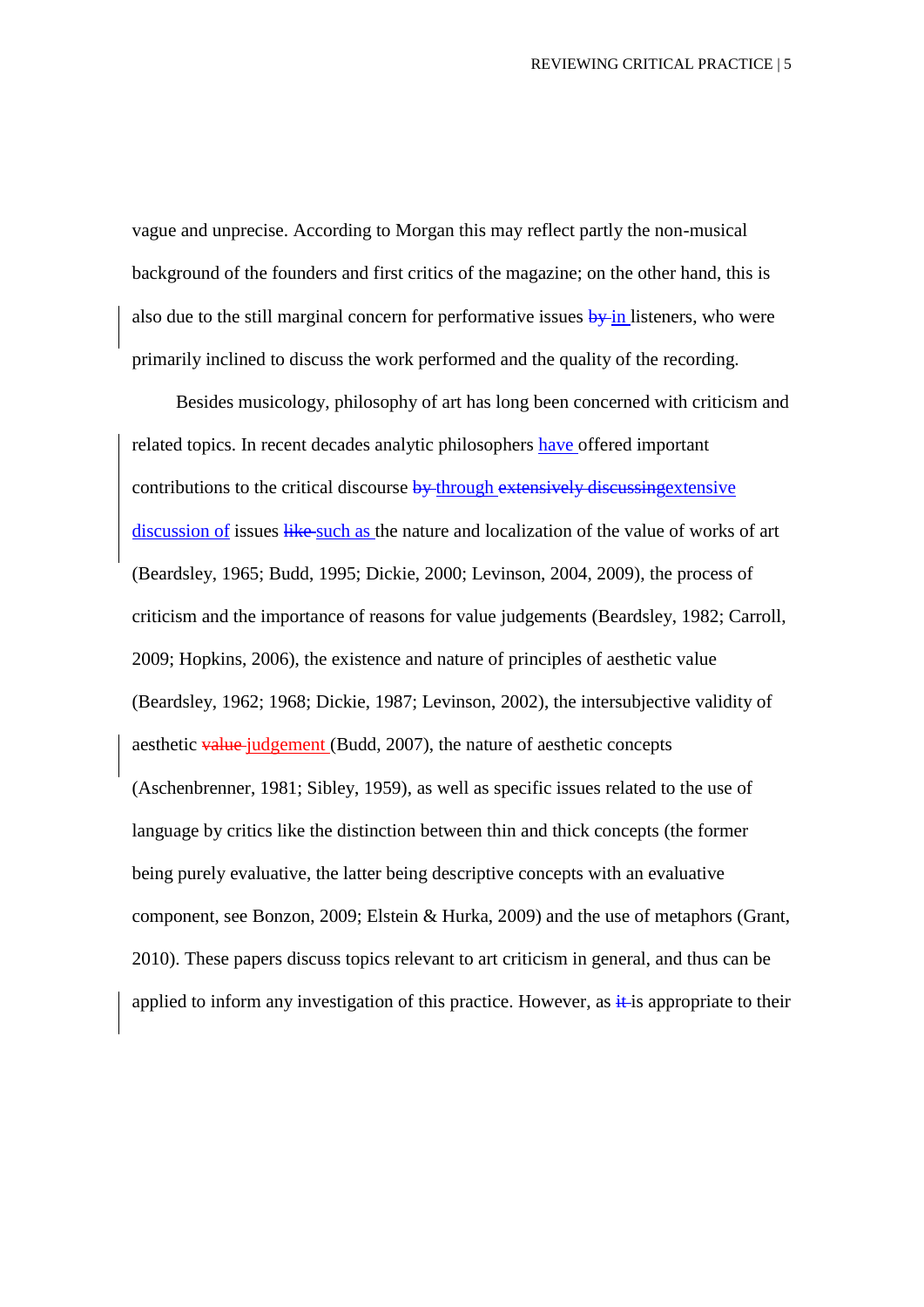philosophical nature, they do not offer nor look (systematically) into real world examples of criticism.

Recently, sociology and cultural studies have also turned to the critical practice with increasing interest, in particular recognizing criticism the role of as a gatekeeper of taste (Schmutz, Van Venrooij, Janssen, & Verboord, 2010, p. 501), offering legitimation legitimacy to a cultural institution, thereby giving it the status of Art. Baumann (2001) argued that American critics offered a legitimating ideology for Hollywood movies to be acknowledged as an art form, and in music the same is claimed to have happened with jazz (Lopes, 2002, cited in Schmutz, Van Vernooij, Janssen, & Verboord, 2010) and rock (Regev, 1994).

The rising interest in criticism from sociology and cultural studies brought some of the first large scale systematic explorations of large sets of critical writings. In one such study, Schmutz et al. (2010) investigated changes in newspapers' coverage of popular music by observing the style and genre of repertoire reviewed, and as well as the type and length of critical writings published in newspapers in Germany, France, United States and the Netherlands between 1955 and 2005. Their findings showed a rising prominence of popular music across the decades in all four countries, accompanied by a shift toward an evaluative and properly critical approach to the emerging art form, that which all pointed to an the increasing legitimacy of popular music (p. 505).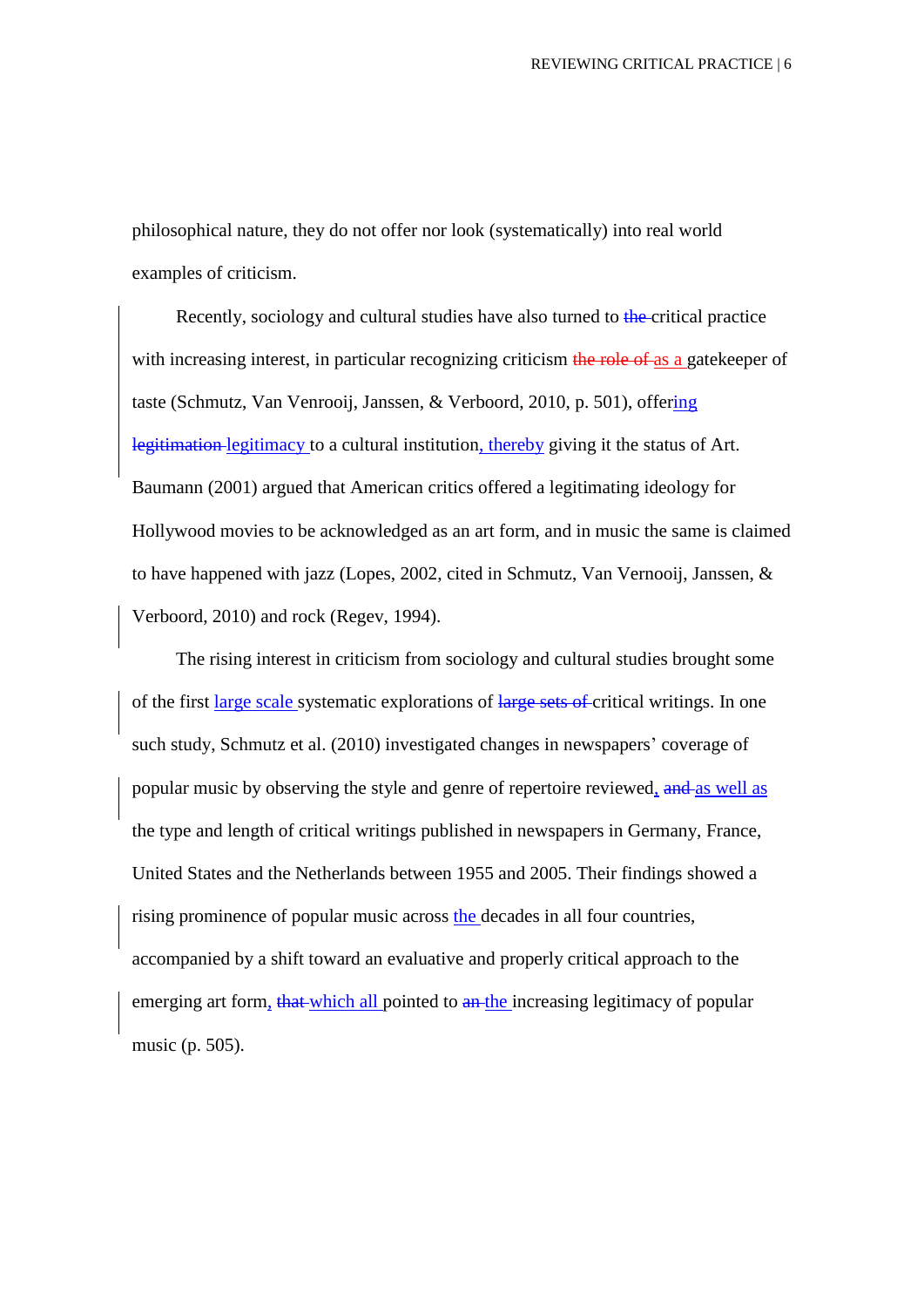Schmutz et al. (2010) offersed an example of the insights that may be gained through the observation of criticism metadata. The focus on popular music in thise study however, makes the distinction between criticism and performance criticism irrelevant, since populairrelevant. The popular music repertoire reflects a model of musical performance in which the notion of work and that of performance are not as separate as they are in classical music, and where the construct of interpretation therefore plays therefore a different and arguably marginal role.

#### **Aims of the present study**

At the beginning of the twenty-first century, we can now look back at almost one hundred years of <del>performance</del> criticism of recorded performance (Elste, 1989). This material offers fertile and still largely unexplored terrain of enquiry, in which decades of history ofhistorical interpretation are witnessed through the eyes and ears of seasoned listeners. A better understanding of the phenomena underpinning the appreciation and evaluation of performances can be gained by  $B_y$ -looking at what critics wrote, what features of the performance features they considered worthy of critical attention, and how they described and reacted to different personalities and interpretive styles., a better understanding can be gained of the phenomena underpinning the appreciation and evaluation of performances. A systematic examination of music performance criticism, however, offers information relevant to musical practice even without discussing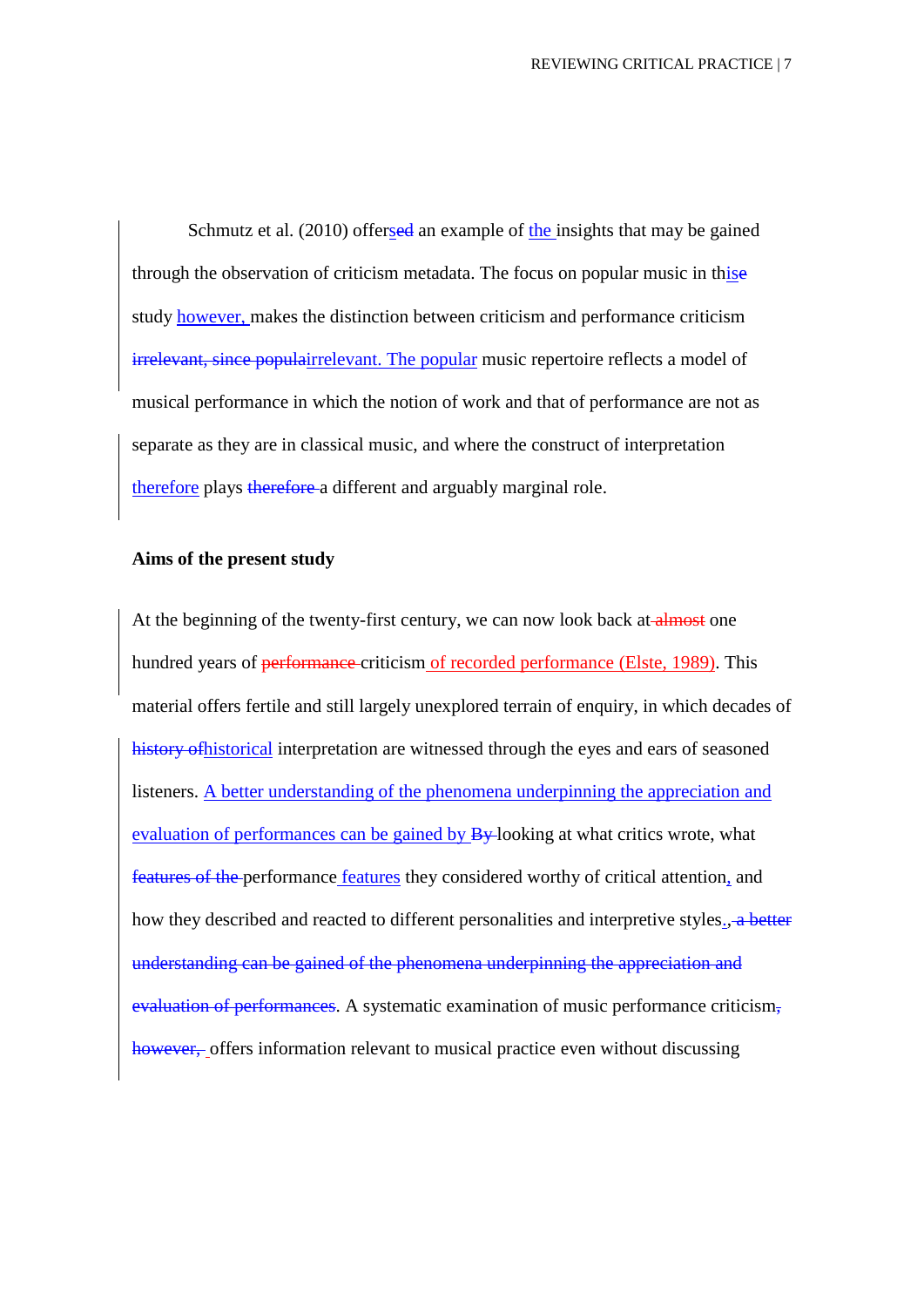critics' claims and arguments. Through an overview of a large sample of published performance criticism available today, the present study offers a first attempt at a systematic, explorative analysis of metadata of performance criticism and discusses the relevance of this heritage of material's heritage for understanding the processes behind experts' evaluations and their implications for the musical practice.

## **Method**

The present sample of criticisms chosen for this examination encompasses all reviews of commercial recordings of L. v. Beethoven's 32 piano sonatas published in the British monthly magazine *Gramophone* between April 1923 and September 2010. While circumscribing the study to the British music market, the choice of the *Gramophone* as the source for material allows us to analyse a vast review corpus of a specific repertoire over 87 years, published in a leading magazine for reviews of classical music recordings. Every page of the recently opened online magazine issues archive from this period was read in order to extract the reviews  $(1050$  issues: www.gramophone.net<sup>1</sup>).

The Rreviews' texts were collected in Microsoft Word documents, and a database was compiled with the following information: issue (date, page); sonata(s)

**.** 

<sup>1</sup> Opened in 2009 but no longer available publicly. Access to the digital collection of *Gramophone* reviews, including all texts used in this study, can now be purchased as application for iPad, desktop or tablet.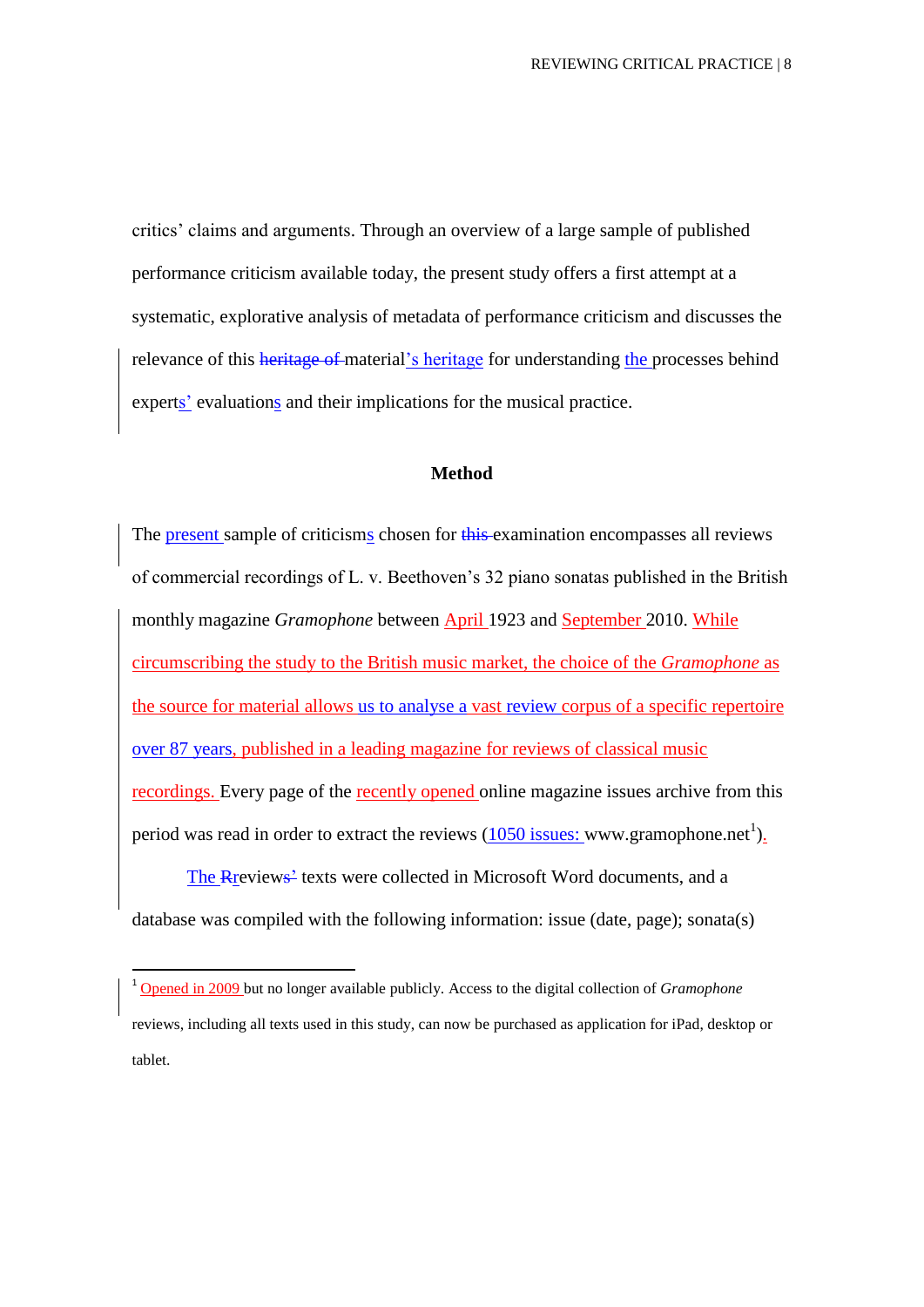reviewed; pianist(s) reviewed; label; critic; release status (i.e. new release, re-issue, first release of an old recording<sup>2</sup> with old understood as  $>15$  years); repertoire reviewed (i.e. only one or more-Beethoven's sonatas or one or more of Beethoven's sonatas plus other works); presence of comparison(s) with different pianist(s); and length of the review (in words). Descriptive and exploratory data analyses were carried out on the whole dataset. FollowingIn the present article, the analyses results are grouped into four sections that focused on-the structure and length of the text, the repertoire reviewed, and the pianists and the critics involved, respectively. These results are then discussed in the final part of the article.

#### **Results**

In total, 845 reviews of recordings of Beethoven's piano sonatas were found in the *Gramophone*. For six of them<sup>3</sup>, the text in the online *Gramophone* archive was **.** <sup>2</sup> These are cases of recordings produced several decades (between ca. 20 and 70 years) prior to their public release. Differently from other recordings – usually released a few months after their production – these recordings did not seem to be meant (or chosen) to be released publicly in the first instance (e.g. radio broadcasts, live concerts). The peculiarity of these recordings is underlined by critics, who emphasise in the reviews' titles – and sometimes again in the body of the reviews – the time and context of production (not mentioned for other recordings). <sup>3</sup> April 1959, p. 38; July 1969, p. 77; September 1978, p. 155; November 1992, p. 215; August 2000, p. 79; June 2003, p. unknown.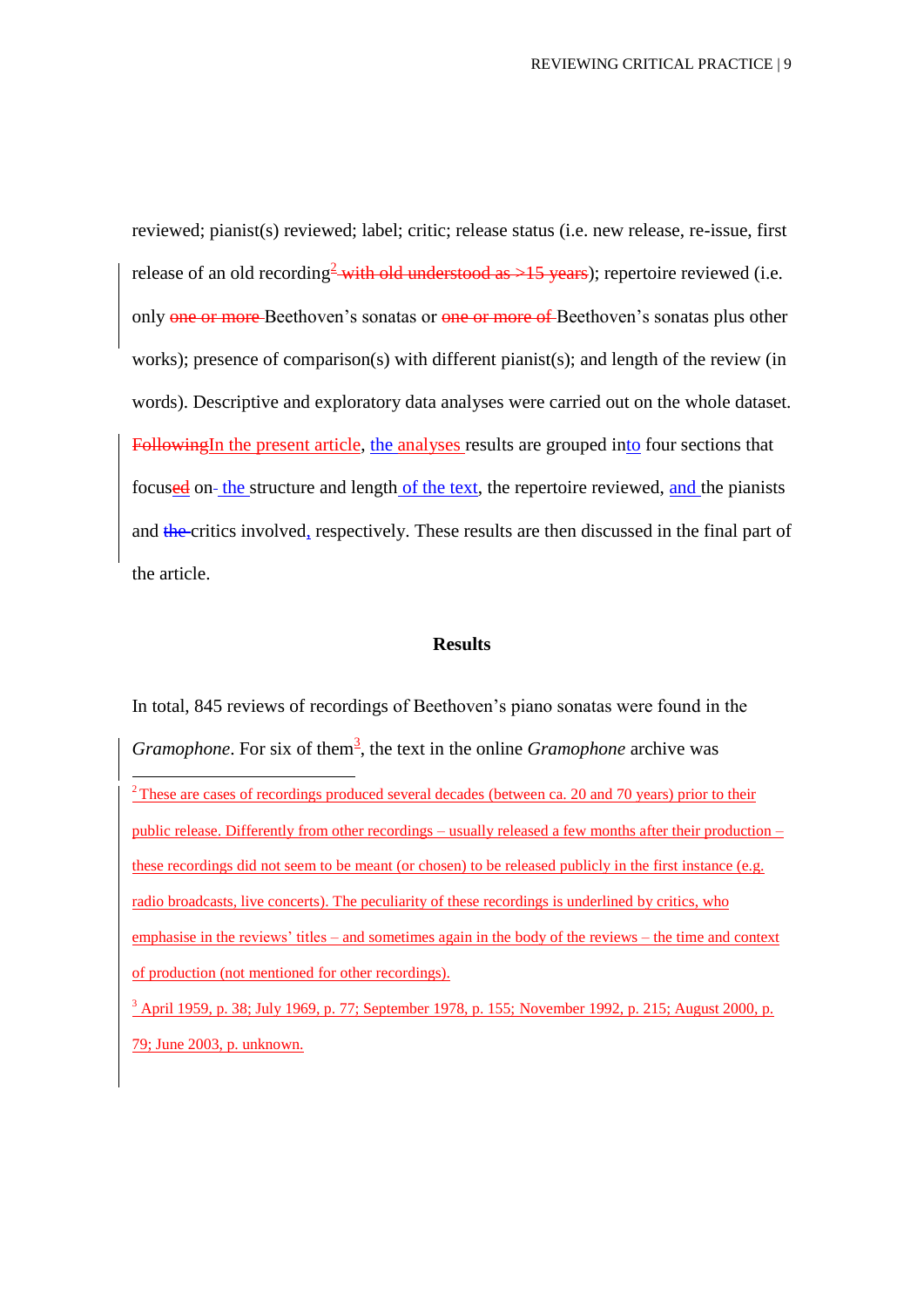damaged, hence for these reviews information regarding text length and, partlyin some cases, the name of the critic, release status and pianists reviewed could not be integrated into the analyses.

The distribution of reviews by decade is shown in Figure 1. In the first three decades (up to 1950), the publication rate was 2.659 reviews per year, with a trough in 1941-1950 (16 reviews) due to the severe conditions during World War II that affected both the magazine (for instance, by paper rationing) and the record industry production (Pollard, 1998). Subsequently (1950 – 2010), reviews were distributed relatively evenly, with an average rate of 12.94 reviews per year and a peak in 1961-1970 (150 reviews).

#### [INSERT FIGURE 1 ABOUT HERE]

## **Structure and length**

Soon after the launch of the magazine (by the early 1930s), reviews developed a clear two-part structure: titles containing information regarding the object being reviewed [piece(s); player(s); label; format, when appropriate original recording and price] and critical text. At the end of the text the review can be signed with either the name or initials of the author. Starting in 2000, reviews also **present** begin with a one sentence title-like statement at the beginning of the text.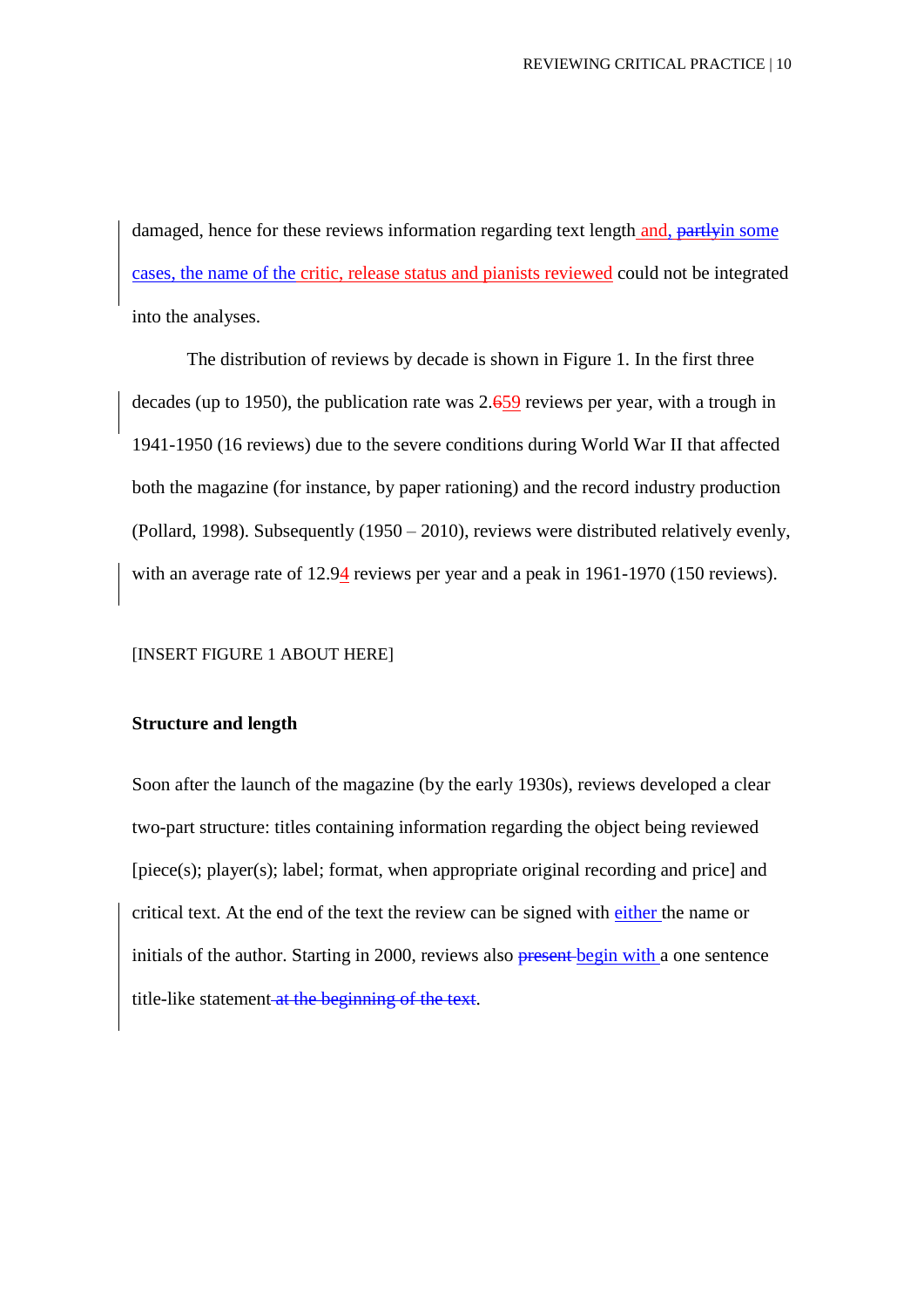Critical text parts of the reviews (henceforth, simply *reviews*) are on average 411.74 words long (SD=278.81); their length oscillates between 10 and 2446 words. The 10 word review concerns Op. 13, "Pathétique" first movement performed by Frederic Lamond. It appeared in a miscellaneous section on September 1943 with the text "An impressive performance of one of Beethoven's masterpieces; brilliantly played" (unsigned). The 2446-words text is a review by Richard Osborne published on January 1992 concerning the EMI's re-issue of 5 discs of of Arrau's recordings of Beethoven's five concertos, Variations on an original theme in C minor, and piano sonatas Opp.

27/2, 31/3, 53, 54, 57, 81a, 101, 110, 111 (5 discs).

Using a Kruskal-Wallis test, Rreview length was found to be associated with different factors such as decade (Kruskal-Wallis test:  $H_8 = 60.5326$ , p $\lt 0.001$ ), and review's author  $(H_{10}=41.364, p<0.001,$  computed for the 10 most prolific critics, see Table 3 below).

#### [INSERT FIGURE 2 ABOUT HERE]

Also repertoire and pianist reviewed were found to be correlated with reviews' length. Reviews of recordings entailing mixed repertoire (Beethoven's sonatas plus something else) were longer (the difference was significant according to Mann-Whitney test:, U=98,984.50, p< $\theta$ .01) and more varied in length than recordings of only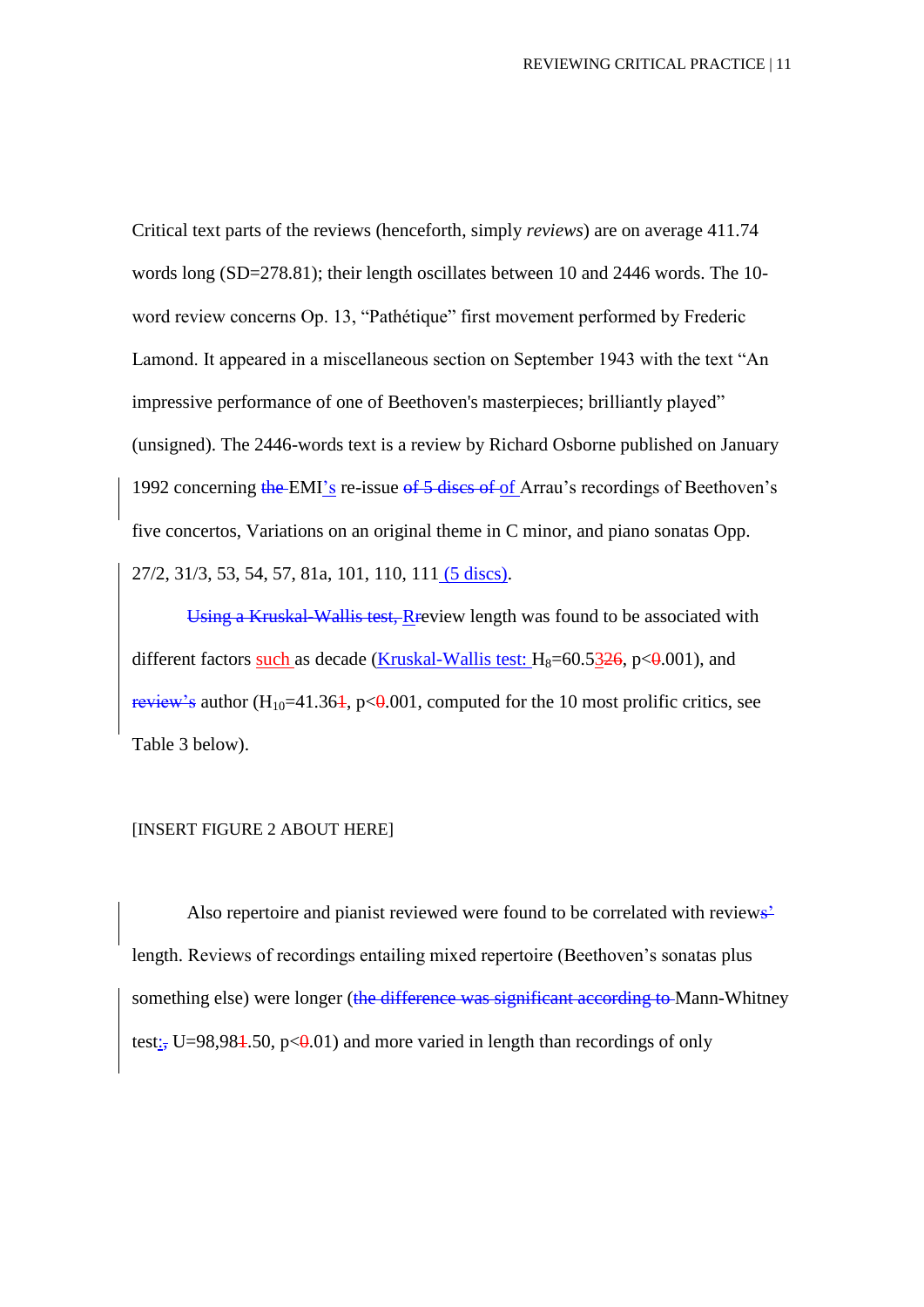Beethoven's sonatas (Table 1), a fact that could be **brought back**-ascribed to the higher heterogeneity of quantity and nature of the repertoire discussed in those reviews. A moderate positive correlation was found between review length and pianist reviewed, with more often reviewed pianists (see Table 2 below) receiving on average longer reviews (mean=452.93 words) than compared to less often reviewed ones (mean=369.78 words); U=73,017.50, p $<0.001$ .

#### [INSERT TABLE 1 ABOUT HERE]

## **Repertoire**

Recordings reviewed may entail a single sonata, groups of sonatas or the whole cycle of 32 pieces. Out of the 845 collected reviews, 322 concern recordings that include one or more of Beethoven's sonatas alongside some another composition. These works might be Beethoven's Bagatelle or piano Concerti or works by other composers, and the section of review concerning these other works can ranged from a few words to a more than 90% of the whole text.

Throughout the whole corpus of reviews, the four most often reviewed sonatas are (ranked digressivelyin descending order): Op. 27/2 *Moonlight*, Op. 57 *Appassionata*, Op. 13 *Pathétique* and Op. 111. With the exception of a small group of sonatas (Op. 31/2 *Tempest*, Op. 53 *Waldstein*, Op. 81a *Les Adieux*, Op. 106, Op. 109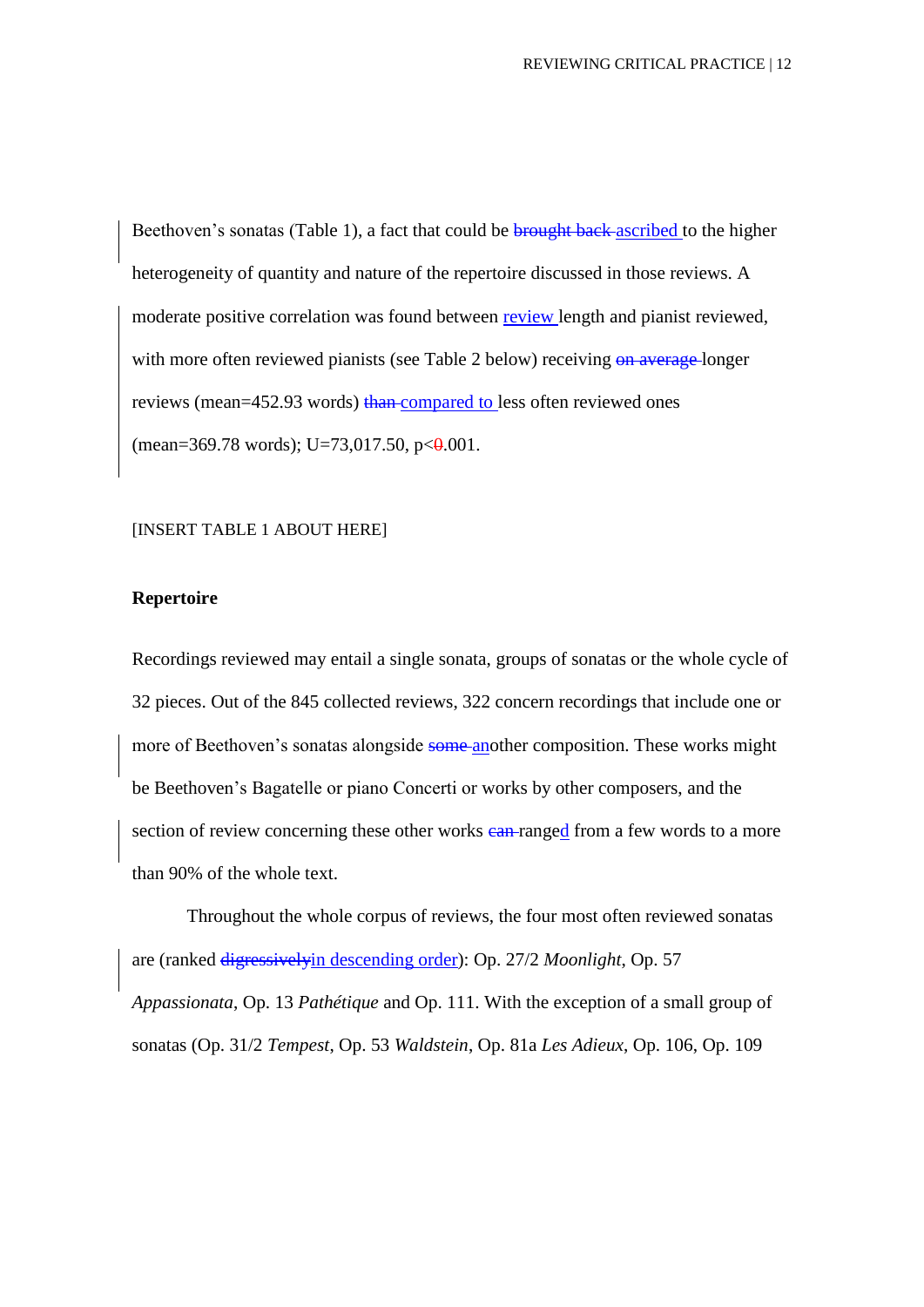and Op. 110) all other sonatas are homogeneously spread around 75 instances each (Figure 3). Among the least reviewed sonatas we find the so-called 'easy sonatas' (Opp. 14, 49 and 79), together with Opp. 7, 22, 54 and 31/1.

Beethoven's 32 piano sonatas represent, together with the Well-tempered Clavier of Bach, a singularrare cases within classical music: along over time, they have developed a strong identity as a group, or *cycle*, almost as if they were one entity. Using Joachim Kaiser's words: "this intimate and adventurous path from c to c – Op. 2 No. 1 begins with the note c and the C minor sonata Op. 111 closes with c – these 32 works, performed always again and again, build a cosmos that is multitudinously rich, and yet as totality completely coherent" (Kaiser, 1975, p. 24, translation by the author).

The metaphor of the path and the strong feeling of completeness and variety linked to this cycle is justified by the fact that these 32 sonatas seem to reflect different periods in Beethoven's professional and personal life: from the early Vienna period at the end of the eighteenth century through the *heroic style* period to the last years, signed by the highest technical and musical maturity but also by the tragedy of Beethoven's deafness and increasing isolation. The connection between the 32 sonatas and the composer's life is very strong, and it is not unusual to hear, for instance, that a young pianist can or should not perform Op. 111, no matter how musically gifted s/he is, since to perform this sonata properly (or even *fairly*) a certain maturity and experience with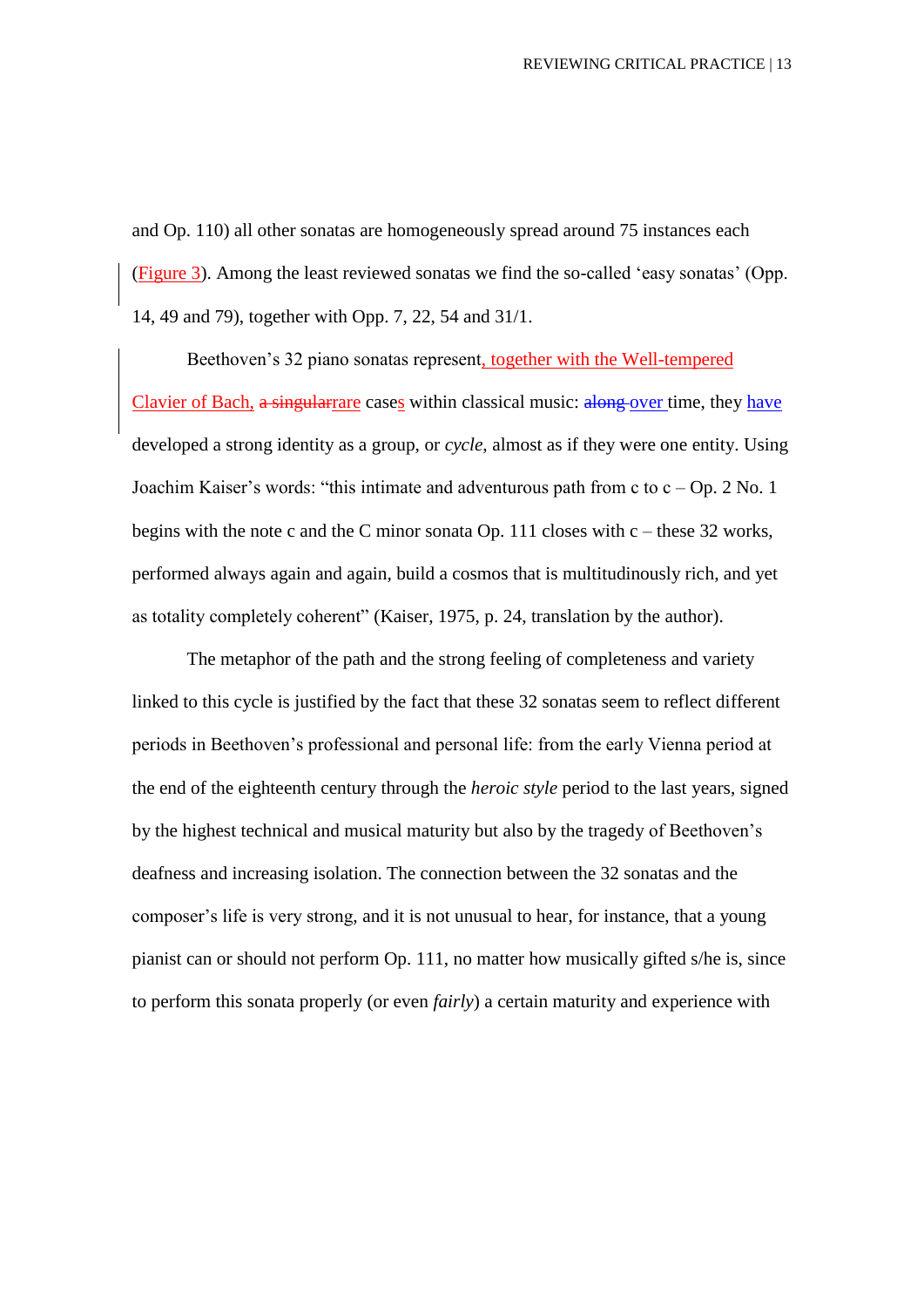life, not just with music, is needed (see for instance Fischer, 1956, p. 14) $<sup>4</sup>$ . With this</sup> background in mind, the distribution of sonatas was explored for the three periods of L. v. Beethoven's activity was explored separately (Opp. 2 to 28 first period; Opp. 31 to 78 second; Opp. 90 to 111 third).

#### [INSERT FIGURE 3 ABOUT HERE]

<u>.</u>

For each review three variables were computed that indicate – for each of the three Beethoven's periods – the total amount of sonatas present in the reviewed recording. Given the different quantity of sonatas that occur in each period (15 for the first, 11 for the second, and 6 for the third), the resulting values were standardized to allow for comparison between the three groups of sonatas. Mean standardized quantity of sonatas in each decade for each of the three periods is shown in Figure **Error! Reference source not found.**4, the first three decades are merged together due to the low number of reviews in those years.

<sup>4</sup> See also Gramophone review, March 1988, p. 50. Here this view also seems implied in Stephen Plaistow comments on Taub's recording of Op.111. After praising the "young American pianist" for his "authentic Beethovenian energy, …fuelled by the mind rather than the fingers alone" he continues: "Who said that pianists have to be old and grey before we can expect them to have insights into Beethoven's last sonatas?"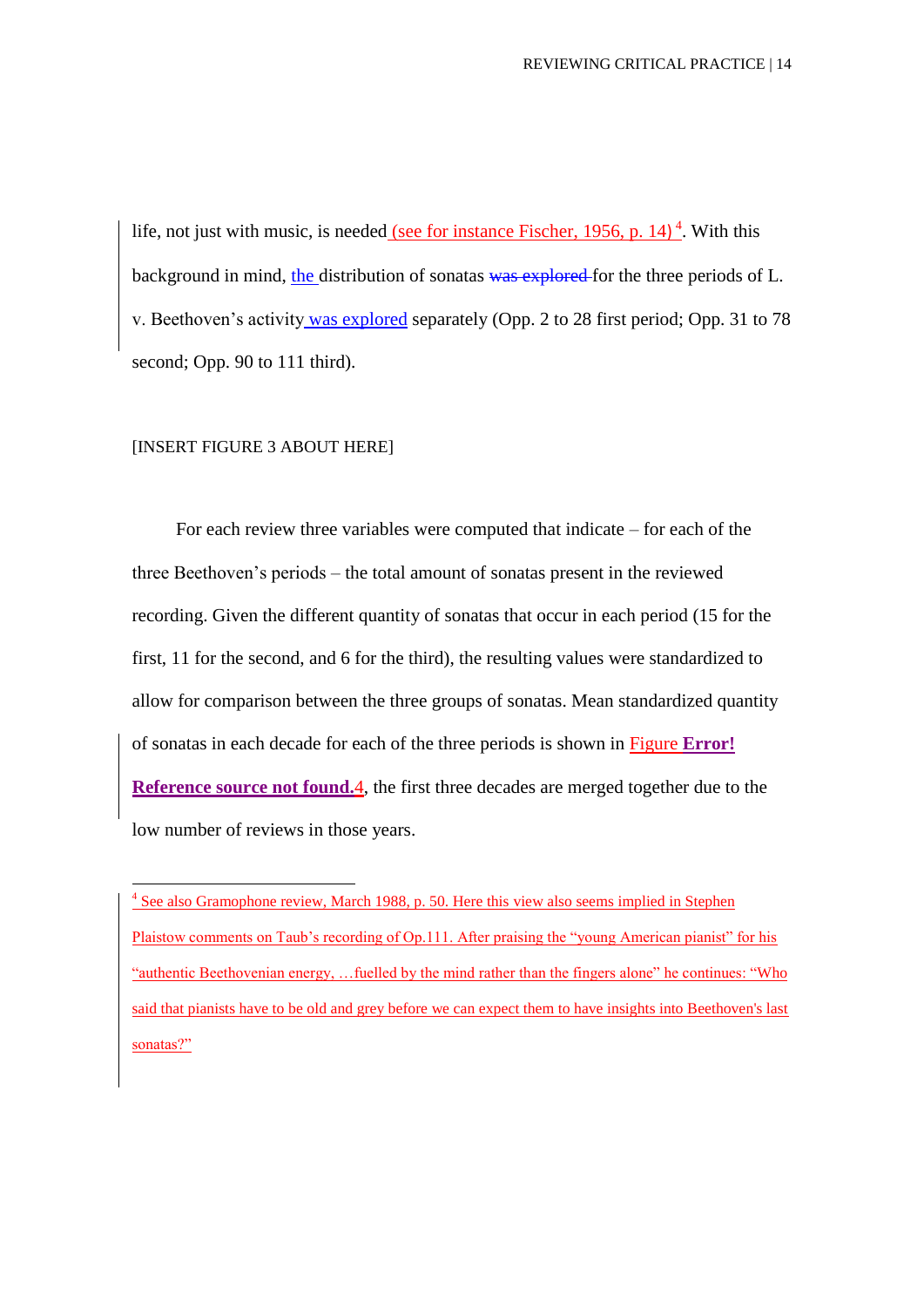A strong increase is observed over the course of the century in the mean number of sonatas entailed within one review (adding all sonatas together, Kruskal-Wallis test: was significant,  $H_8=118.70697$ , p $<0.001$ ) as . This could be interpreted as consequence of the technological developments that allowed much longer recording time at lower production costs.

#### [INSERT FIGURE 4 ABOUT HERE]

It was also observed that the The three groups of sonatas do not develop equally across decades. Late sonatas were the least common at the beginning of the  $20<sup>th</sup>$  century. slowly increased their presence along the years and reached the other groups of sonatas in the 1970s and 1980s. In the last two decades these late sonatasy then became the most prevalent group, high above the first and second period sonatas. First period sonatas were the most common in 1923-1950, but the least often reviewed at the end of the century (this despite the presence of the Moonlight sonata – which belongs to the first period and is the most often reviewed sonata overall —in the first period). Friedman's test showed a significant difference in the distribution of the three groups of sonatas,  $\chi(2)=73.6768$ , p<0.001. Post-hoc pairwise comparisons with Bonferroni correction applied revealed significant differences between sonatas of the first and third period ( $Z=7.444$ ,  $SE=0.0549$ ,  $p<0.001$ ) and of the second and third period ( $Z=5.145$ ,  $SE=0.0549$ ,  $p<0.001$ ).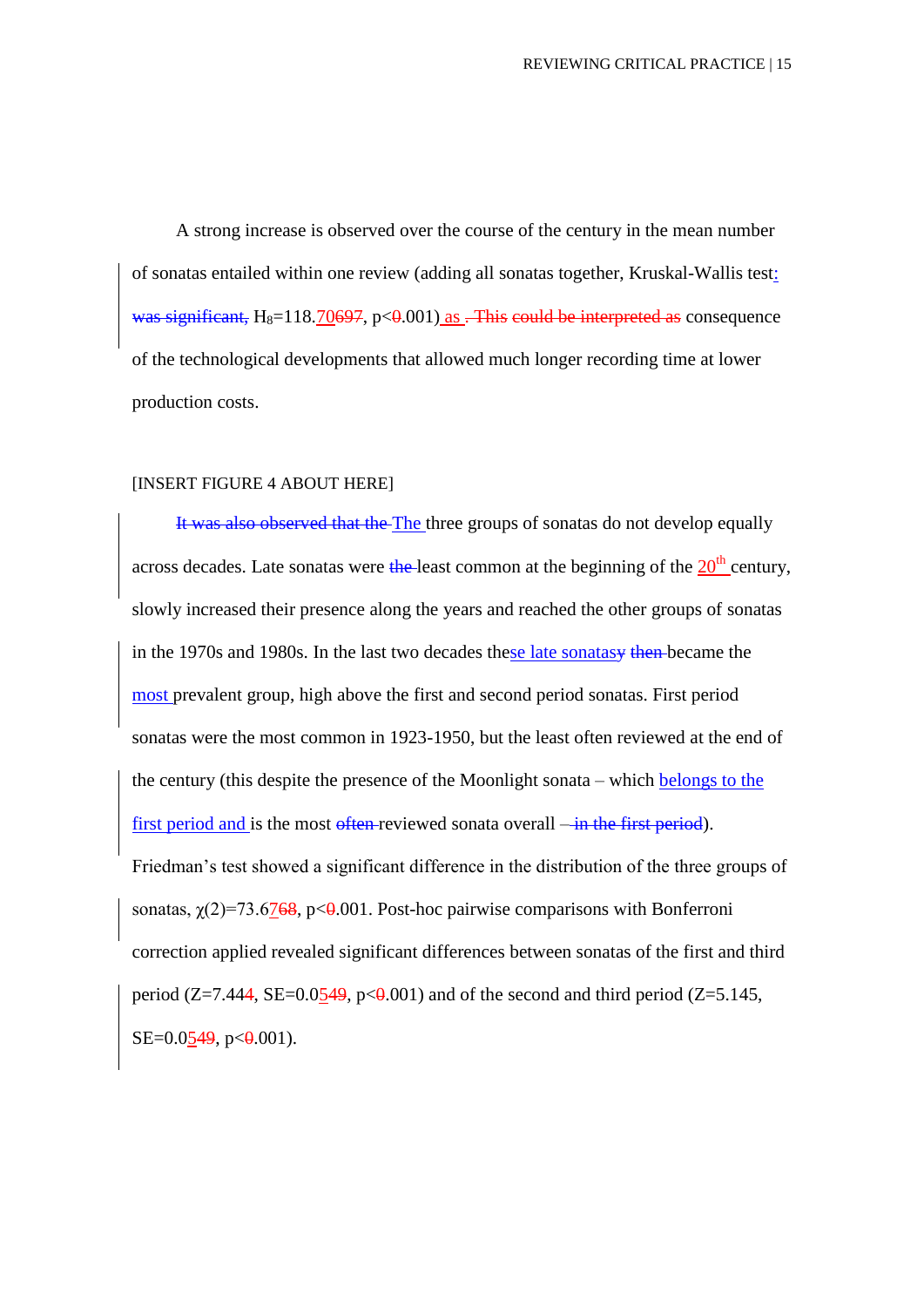#### **Re-issues**

Out of the 845 reviews collected from the *Gramophone* 2045 (24.285%) were reviews of re-issued recordings. The term *re-issue* may relate to different kinds of products. Here re-issue is used to indicate *any commercial release of a recording other than its first release*. According to this definition re-issues may be releases of a recording in a new format (e.g. 78rpm released as LP and then as Compact Disc), as well as recordings released in the same format more times by the same or by different label(s) (for instance, once as single disc and once as box set). In these terms re-issues may or may not include different degrees of engineering work.

Distribution of re-issues was strongly associated with the decade (Pearson's  $\chi^2(16, N=844)=256.92$ <sup>1</sup>, p<0.001, Phi=0.55<sup>2</sup>, p<0.001, in the analysis re-issued and partly re-issued recordings (see distinction below) were merged in one category). Reissues first appeared in 1951 (February, p. 24), with Alec Robertson reviewing a Decca LP re-issuing Backhaus's recording of Op. 109, in E major, and Chopin's "Funeral March" sonata. Their presence of re-issues increased toward the 1980s, when the ratio between new recordings and re-issues being reviewed was almost 1:1. After 1990 this tendency receded but was partly compensated for by a new phenomenon: old, unpublished recordings that were suddenly made commercially available. That is the case, for instance, for For example, broadcast recordings which that were never commercially released or old recordings which were not selected for a published release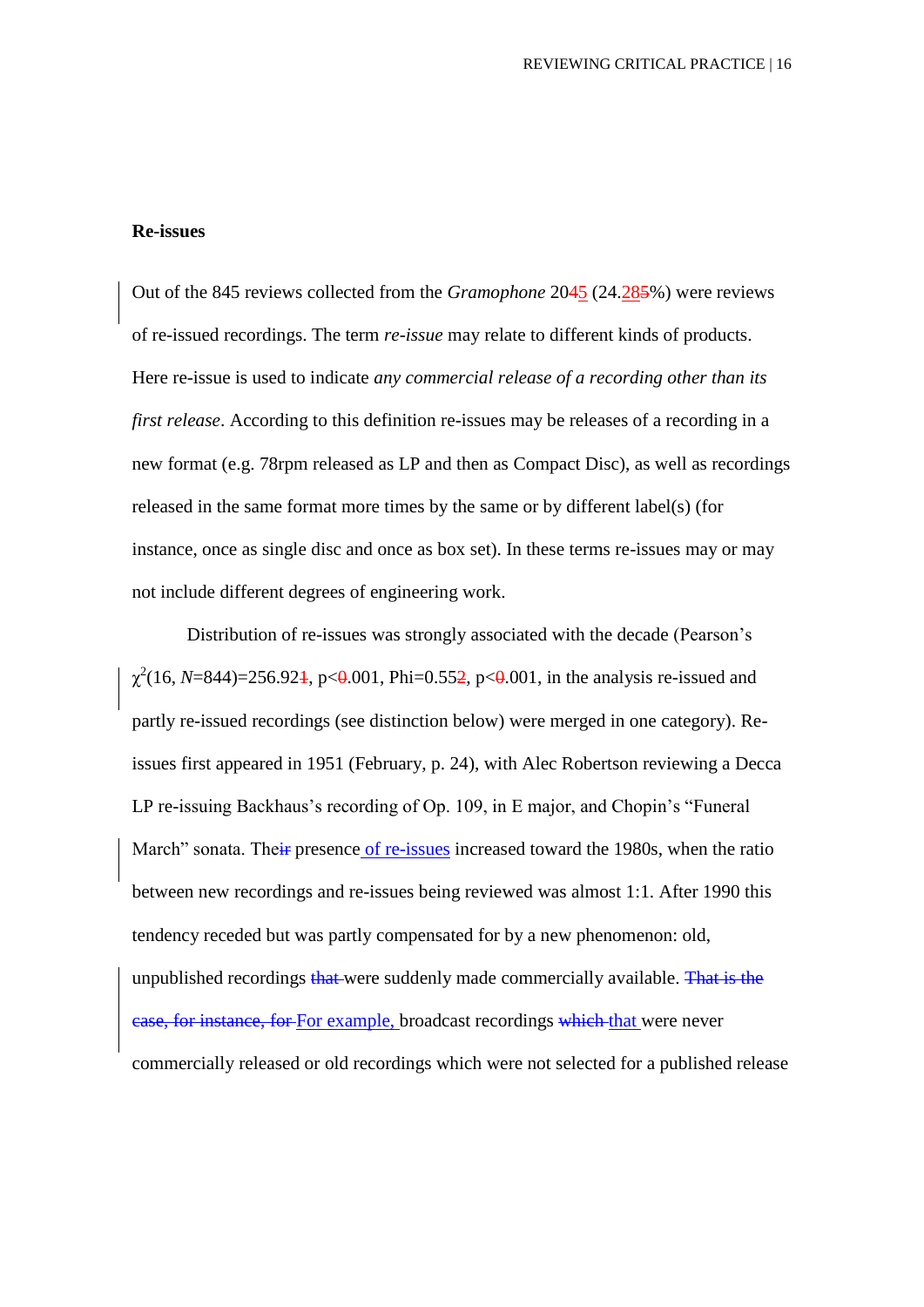in the first instance. The first example of this kind is Josef Lhévinne's Op. 27/2, "Moonlight Sonata", originally recorded on piano rolls together with several other pieces on a Norman Evans Estonia-Ampico piano at the beginning of the century and released in September 1985 by L'Oiseau-Lyre. The interest toward old recordings seems to havehas increased since then, so that in the 2000s almost one third (26.83%) of reviews concerned this kind of product. Within this picture, starting in the 1960s, a small number of reviews concerns partly re-issued recordings. That happens when there is a release of a group of sonatas, some of which are newly recorded while some others are taken from previously published material, for instance, in order to complete a cycle (Figure 5).

#### [INSERT FIGURE 5 ABOUT HERE]

#### **Pianists**

Pianists reviewed in the collected *Gramophone* reviews number 216, but merely 17 of them cover 51.950% of all reviews. So, while Arrau was reviewed 53 times and Brendel 52 times, there are 117 pianists who are reviewed just once throughout the century.

Out of the 216 pianists, 81 were used by the reviewers for comparisons. Of the 16 performers most often used for comparison, 14 correspond with those included among the 17 most reviewed pianists (Table 2).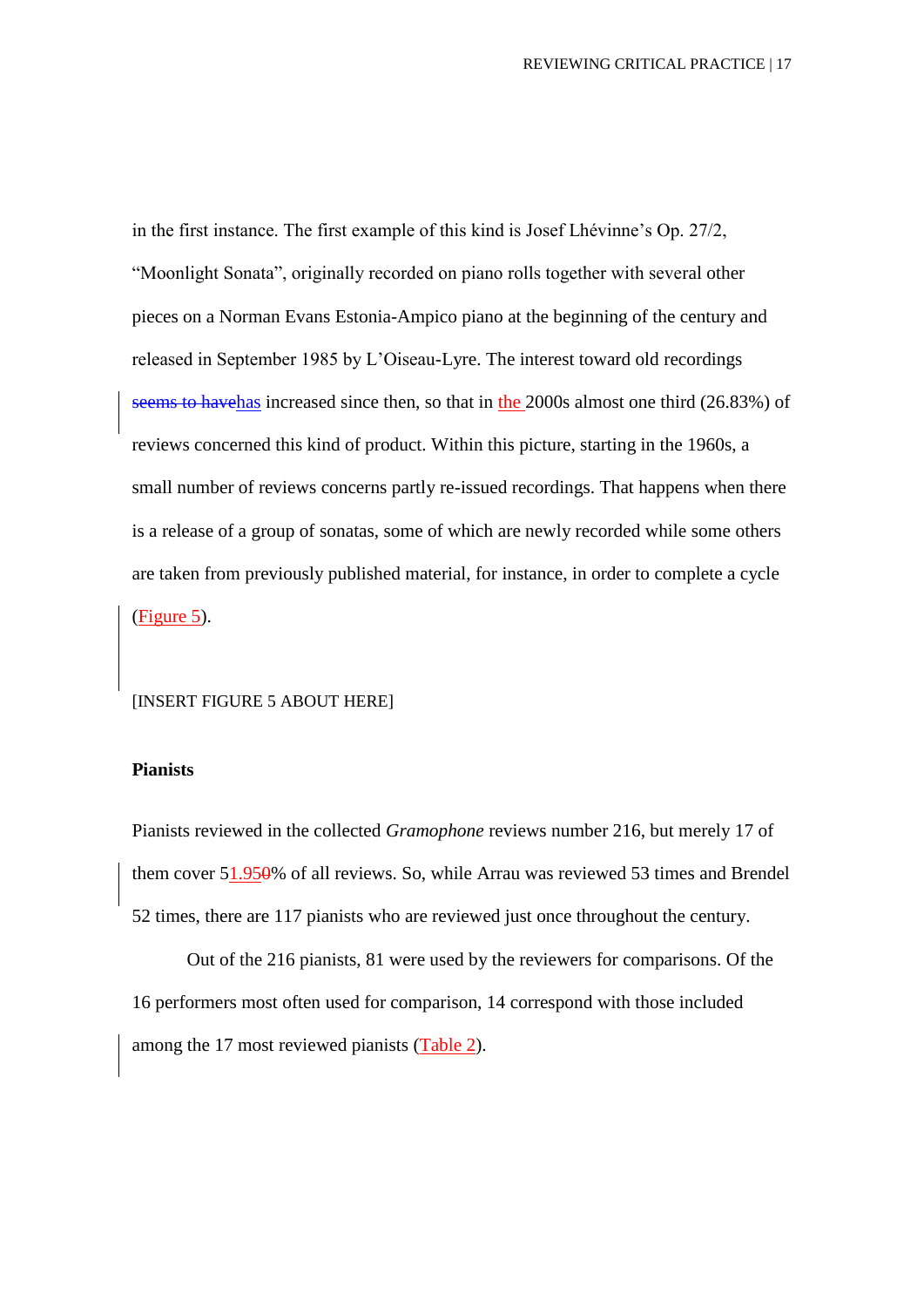#### [INSERT TABLE 2 ABOUT HERE]

It was reported that 2045 of the 845 collected reviews are were reviews of reissued recordings. Of these, 1523 (74.5163%) are about these 17 most often reviewed performers, so that the ratio between new recordings and re-issues for those pianists is 1.546:1 while for the residual 199 performers it rises to 6.44:1. This difference in proportion is significant according to Pearson's Chi-Square,  $\chi^2(1, N=775)=67.304$ ,  $p \le 0.001$ , Phi=-0.30295,  $p \le 0.001$  (Figure 6).

## [INSERT FIGURE 6 ABOUT HERE]

Comparisons between pianists by reviewers, used to explain, justify or clarify a critical statement, were common, found in 41.28% of all reviews and 543.102% of the reviews of recordings entailing only Beethoven sonatas. Beginning in October 1953, comparisons were also stated officially in the titles of the reviews (Table 3).

[INSERT TABLE 3 ABOUT HERE]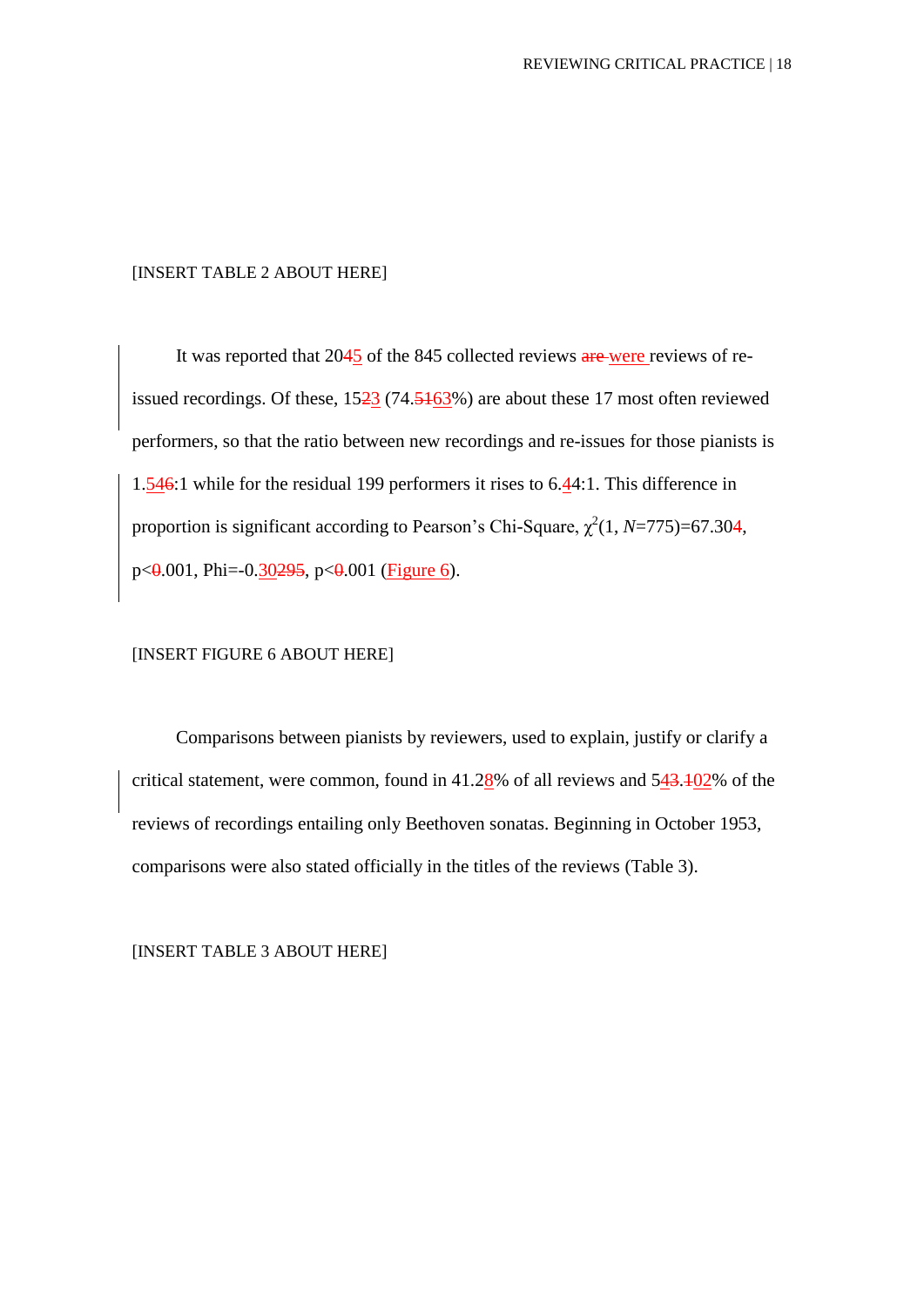## **Critics**

Among the 845 collected reviews, seven reviews (0.83%) were damaged so that it was not possible to read the name of the critic at the end of the text, and 73 reviews were unsigned (8.64%). Among initials, pseudonyms and names reported under the residual 765 reviews, it was possible to identify 52 different critics. And among them, just 10 critics wrote 530 reviews – that is, 62.72% of the whole corpus (Table 4).

#### [INSERT TABLE 4 ABOUT HERE]

Most of these reviewers' activity is spread along across several decades, with an average of 21.32 years between the first and the last published reviews; the highest peak reached bywas Stephen Plaistow at  $\frac{2}{5}$  41 years and 3 months. Two exceptions are Andrew Porter, who, for what concernings Beethoven's piano sonatas, was only active in the 1950s and Jed Distler, the most recent of those critics, who started reviewing Beethoven's sonatas in 2005. Seen chronologically, some of these reviewers significantly shaped the *Gramophone* critical output, contributing substantially to the overall set of reviews of for a given period. For instance, Andrew Porter wrote 34.75% of the reviews of Beethoven's piano sonatas reviews published in the 1950s, while Bryce Morrison and Jed Distler together produced the 58.56% of the reviews that appeared in the 2000s.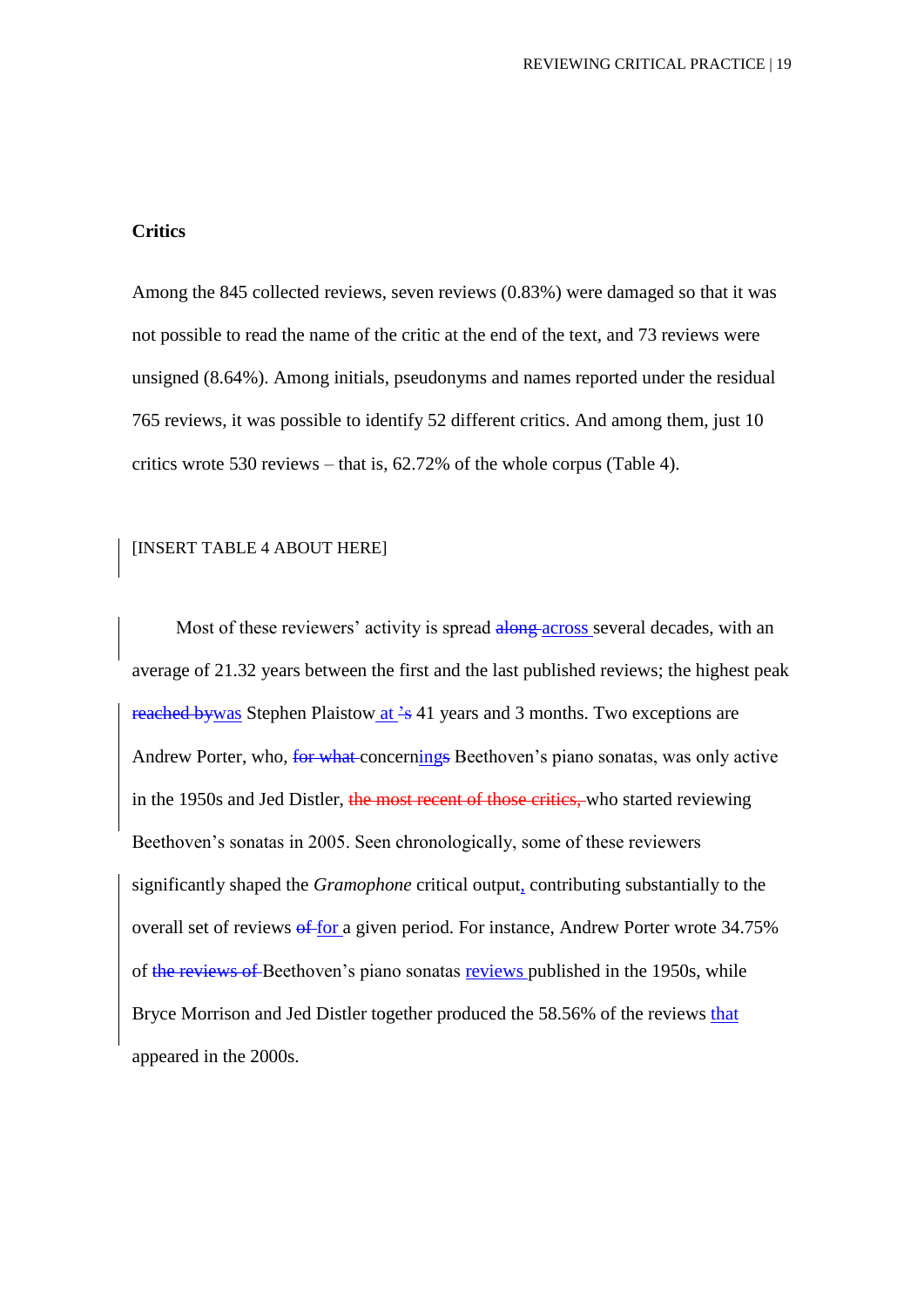## **Discussion**

These results raise several issues regarding the practice of eriticism of recorded performance criticism and its relationship with the music recording market and music performance studies.

## **Agony of choice**

There is a noticeable change in the repertoire reviewed over the last century. The distribution of sonatas seems to resemble  $\frac{1}{2}$  the a "path to maturity" from early sonatas to Op.111. The increasing number of reviews of late sonatas in the later decades of the century should be taken cautiously, but still it is intriguing. If this change cannot be explained away as a random phenomenon, various questions arise. Is this tendency really reflected in the development of effective record production? If so, is it just a coincidence or does it mirror an effective shift in listeners', performers' and/or labels' preferences, taste and expectations? What role did criticism play in this shift? Does it make sense to claim that, as the performer needs to mature before approaching Beethoven's late sonatas, so does the listener? These and similar questions could be addressed from an historical and cultural perspective as well as from a psychological one, for example following Eliashberg and Shugan's (1997) dichotomy and investigating critics' role as influencers and predictors of listeners' preferences.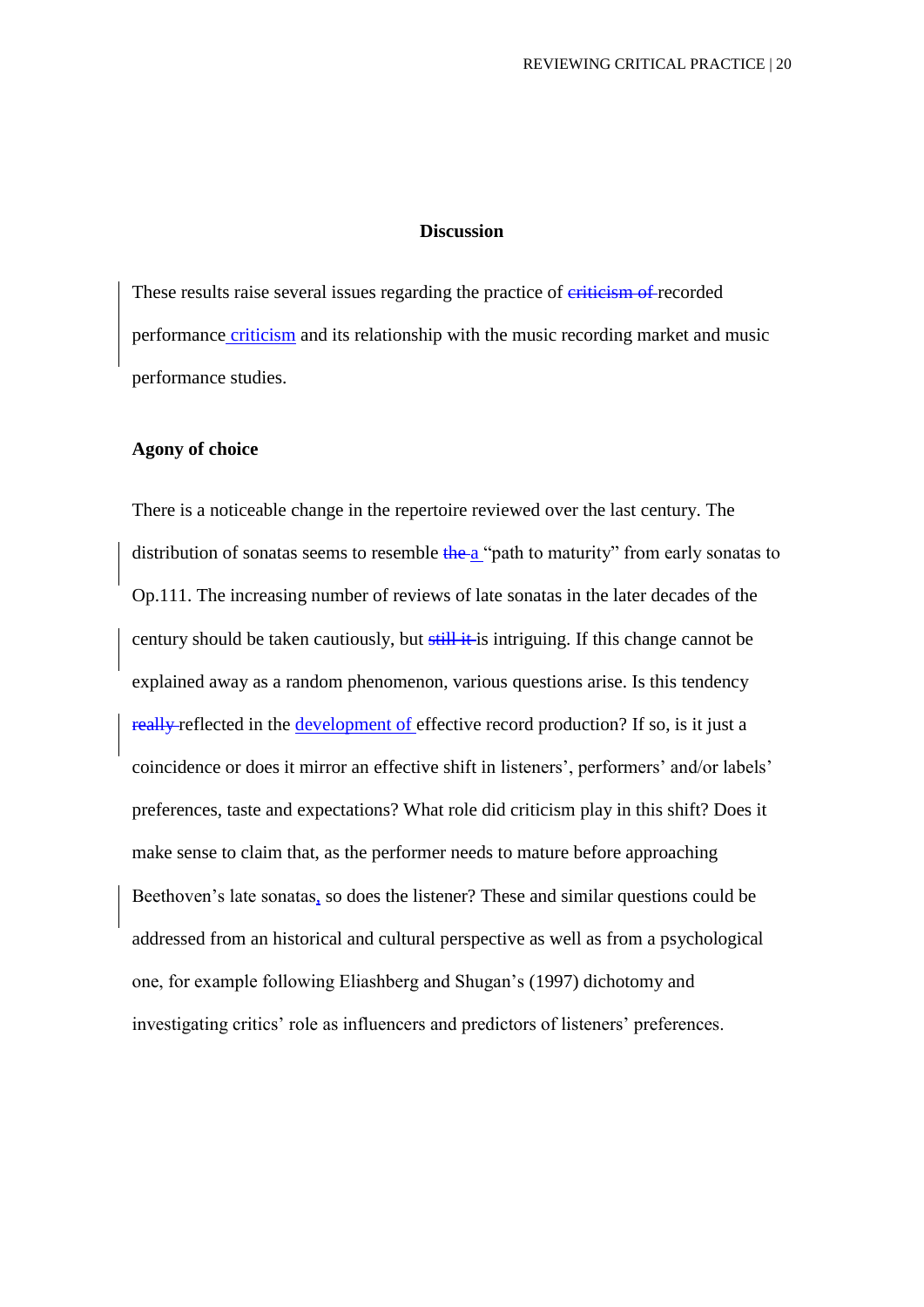Such a study should thencould move beyond issues of repertoire preference and examine preferences for particular interpretations. As this the present investigation suggests, there must be aare a large number of commercially available recordings from which listeners can choose. Alone, the *Gramophone* reviews cover 845 recordings, including 204 re-issues, produced by 216 different pianists. Since reviews published in this magazine presumably represent only a small selection of the recordings available on the market (consider, for example, the 23 pianists mentioned in the last section of the article who completed the recording of the Beethoven cycle and are not mentioned at all in the magazine), the amount of material seems impressively large. Already in 1951 Alec Robertson, reviewing Arrau's recording of the Moonlight sonata, complained that "we hardly needed another recording *[of this piece]*" (*Gramophone*, February 1951, p. 24). Since then the same sonata has been reviewed 176 times in the same magazine. And the *Gramophone* reviewer of 50 years Lionel Salter claims that this abundance of recordings puts an "intolerable strain" on the reviewer, when it comes to find "something fresh to say" about the  $n<sup>th</sup>$  performance of the same piece (Pollard, 1998, p. 201).

It is thenGiven this abundance of recorded material, it is legitimate to ask to what extent critics (and more so consumers) are actually able or have the necessary time, energy, and financial resources to distinguish between the many different interpretations and to appreciate their differences-when there are hundreds of recordings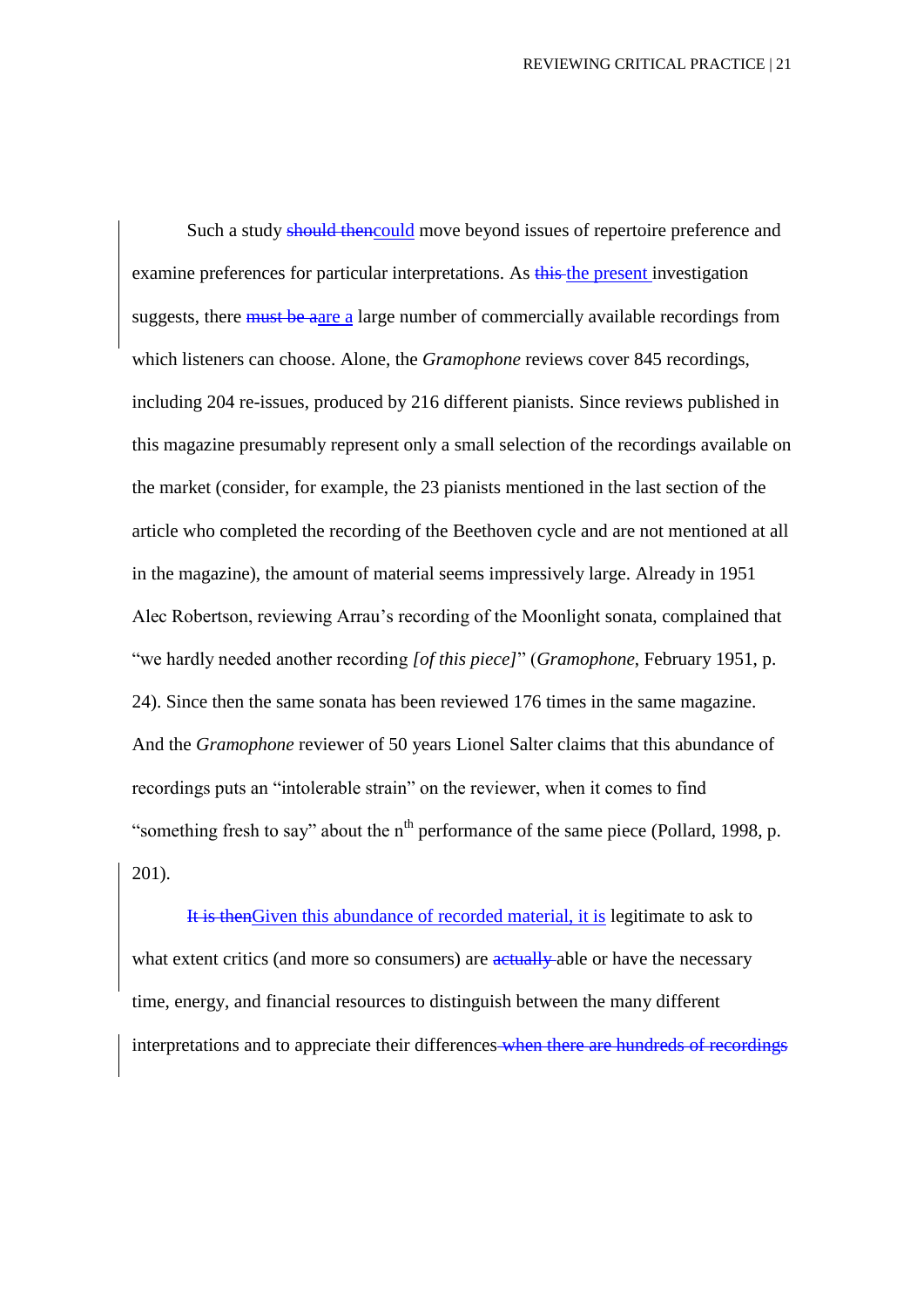at their disposal.. Findings in decision-making research suggest that an increase in options (quantity of different versions of an item from which to choose) may paradoxically lead to paralysis of choice and dissatisfaction, even in the arts (Schwartz, 2008). In this scenario the critic's guidance – working as filter of choice  $-\frac{\text{seems to}}{\text{seems to}}$ becomes particularly significant. This is much more so since many critics tend to have long-lasting careers, writing for the magazine for several years or even decades. And in the second half of the 20th century, they also became increasingly specialized in a specific repertoire and some of them have come to be acknowledged worldwide as authorities in their field (Pollard, 1998, p. 200).

On the other hand, this high level of familiarity with the repertoire and its diverse interpretations may influence critics' attitudes and preferences towards certain performances in ways different from lesser degrees of familiarity, likely to be found among the general public (Levinson, 1987, 2002, 2010). This in turn could suggests that what may be considered a good performance by a  $\frac{c}{\text{critic}}$ -listener – a good value-formoney recording – may not be considered thus by a listener critic who has a different level of musical expertise and listening history. Despite a conspicuous corpus of research addressing the influence of musical expertise on reliability and consistency of performance assessments (for a recent overview see Kinney, 2009), no study so far to date has investigated differences in the preference for one or the other interpretation between listeners with different levels of expertise (an exception being a preliminary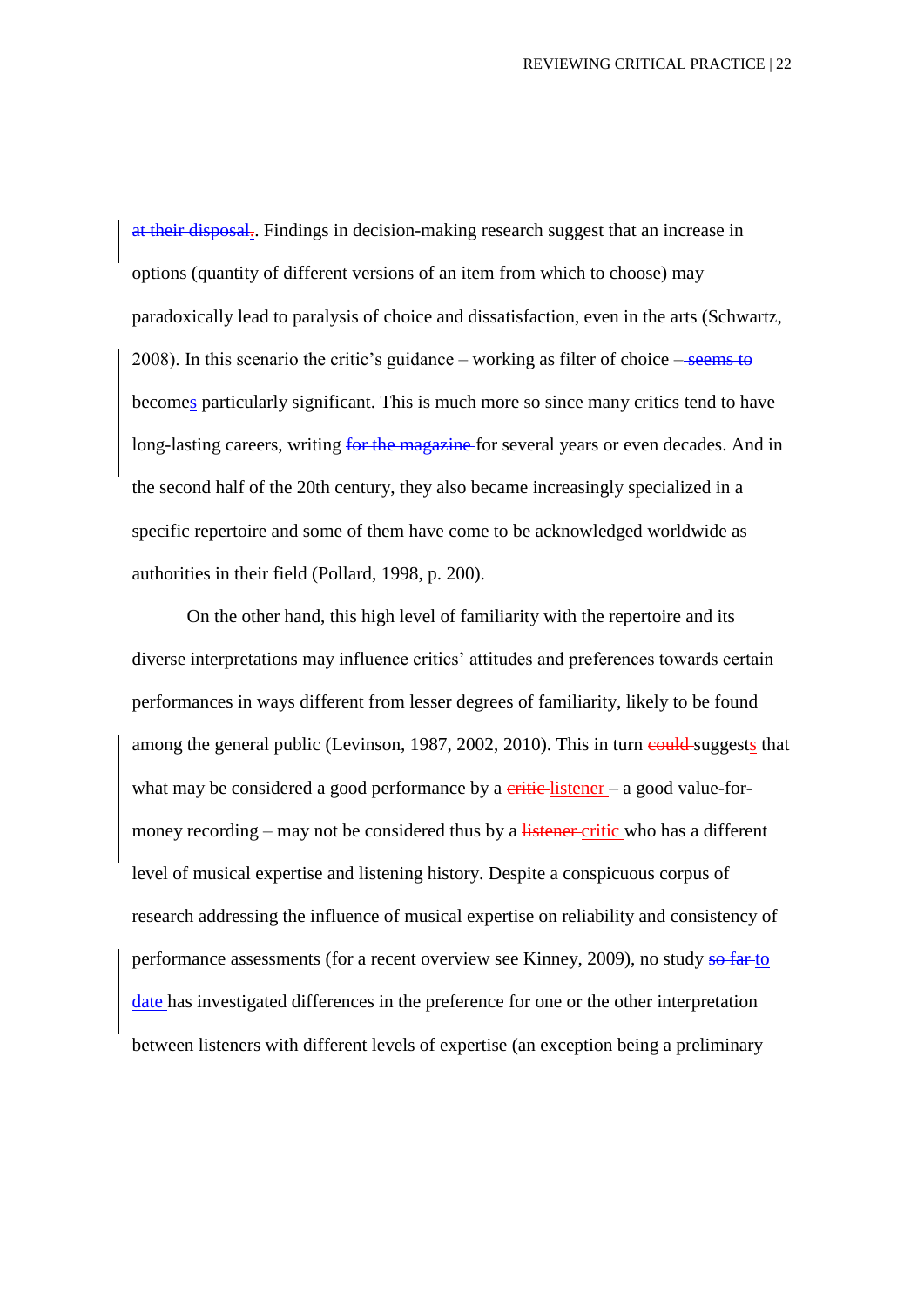study carried out by the authors, see Alessandri, Eiholzer & Williamon, in press); and no study has taken into account the level and kind of expertise typically exhibited by music critics.

#### **Comparative listening**

A further observation that can be drawn from the findings is the weight that the given to the comparative element is given in the reviewing practice. Comparisons between different interpretations/recordings emerged as a constitutive trait of *Gramophone* reviews, and Editor Jolly supports this observation claiming that the comparative element is the "characteristic that has set *Gramophone's* reviews aside from its rivals" (Pollard, 1998, p. 202).

The importance given to comparative judgements in reviews is consistent with the large number of recordings of the same repertoire and the fact that reviewers tend to work over many years, searching for better understanding of how various interpretations differ from each other. However, comparisons in the present study tended to focus on only a small number of pianists. This, as Schick (1996) suggests, could be explained by the sheer number of recordings available, which forces critics to "compare a new release only with their past favourites, which makes the task more practical but eternally rejects a slighted disk." (Schick, 1996, p. 157). In any case these results raise questions  $\Theta$ <sup>n</sup> regarding the role of comparative judgement in music appreciation. In music research as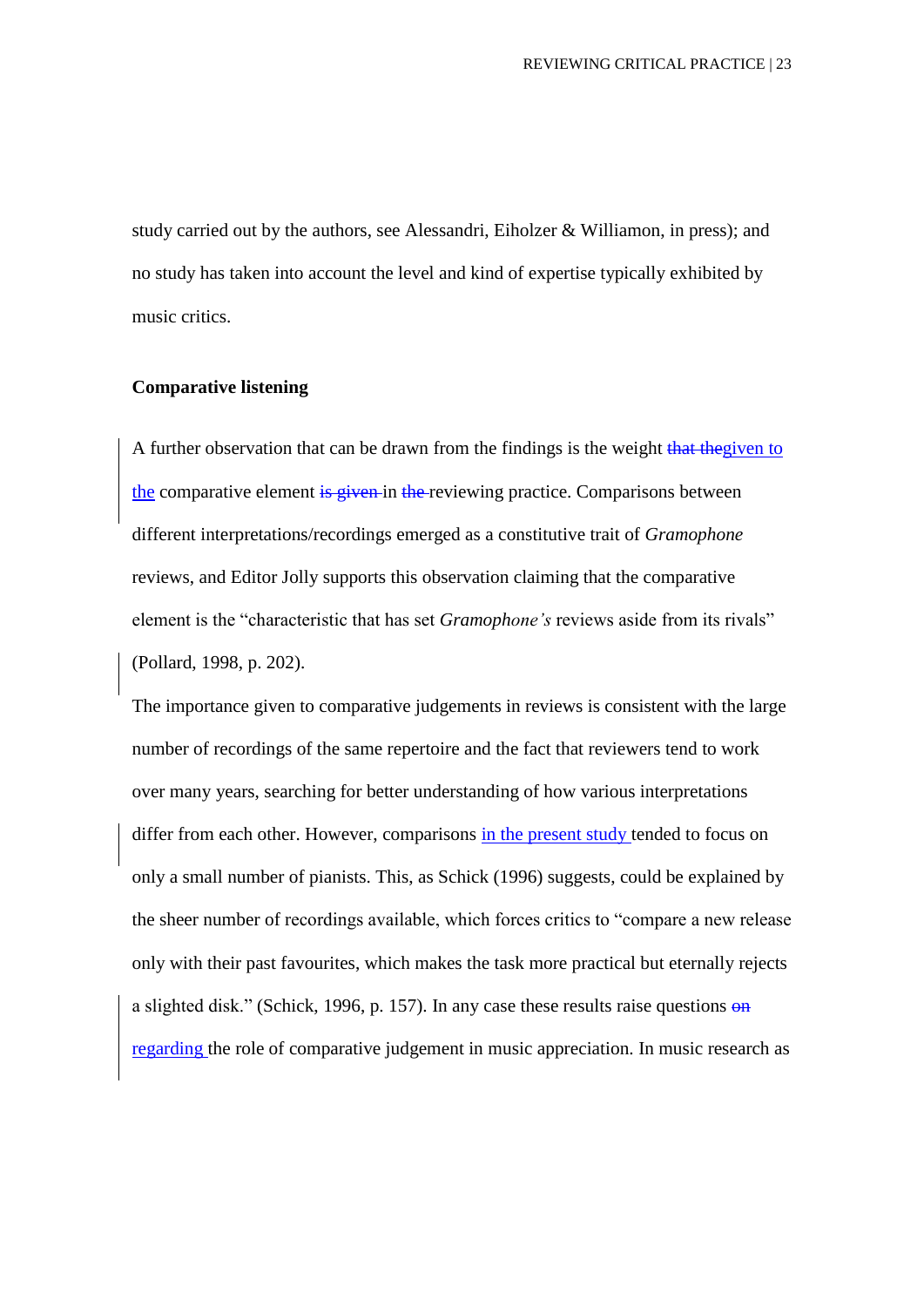well as in the academic context, with few exceptions, performance evaluation is explored through a criterion based assessment procedure – in which a performance is judged in isolation, set against a set of commonly agreed criteria – rather than through norm referenced assessment – in which a performance is assessed through comparison, as being better or worse thanof another performance (McPherson & Schubert, 2004). The importance that criticism seems to attribute to the comparative element however suggests that it could be useful to reconsider the extent to which listening to various interpretations is actually done, or can be done, in a criterion based way.

#### **Re-issues**

Finally, some reflection is needed on the presence of awe consider the substantial number presence of re-issues among the recordings reviewed. Almost one quarter of all the reviews found in the *Gramophone* are reviews of concern re-issued recordings. That fact raises questions regarding the criteria behind the process of selection as to what to review, as well as the nature of a re-issue itself and the objective behind the published review.

In the second half of the century, the growing recording market imposed the need for more stringent selection of the material to be reviewed. The choice of so many re-issues over new recordings could then be striking at first: why should the *Gramophone* invest space in discussing performances already described and evaluated in previous years thus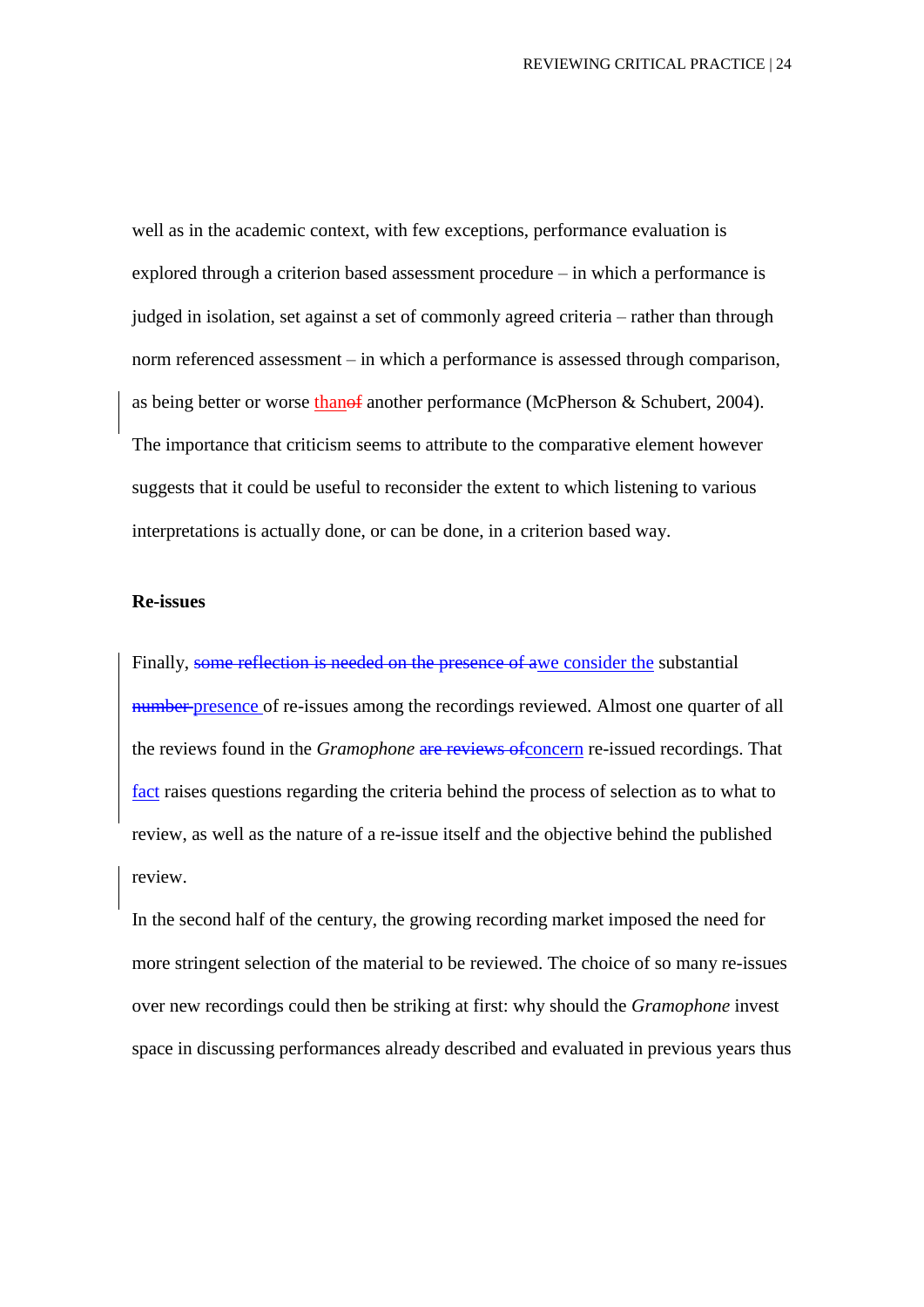ignoring new, possibly great recordings? What is the purpose of re-reviewing one and the same performance? An answer to this question is inevitably multifaceted. Editor Jolly, describing how the process of selection of recordings changed overtime, claims;

Today [1998] with some 400 discs arriving each month […] decisions as to what to select for review are taken with the knowledge that every so often something superb is going to slip through the net. (James Jolly in Pollard, 1998, p. 203).

That suggests that quality (or assumed quality) is a criterion behind the review selection of what to review. The choice of re-issues could then be seen as a way to reaffirm the value of an old recording over a new one (and of the magazine's decision to review it in the first place). But that alone cannot be a sufficient reason. Reviews of reissues were evenly spread among long-lasting critics and other reviewers, suggesting that their presence is not due to seasoned critics' biases in terms of awareness and appreciation of older pianists. The quick growth in number of reviewed re-issues found between 1950s and 1970s can be **brought backascribed** firstly to the availability of new technologies, that which explained the production of re-issues in the first place. However, the ground gaining movement of historical performance interpreters in those years might have also influenced this tendency, provoking critics to investigate the value of the new performance practice in relation to that of their mainstream counterparts.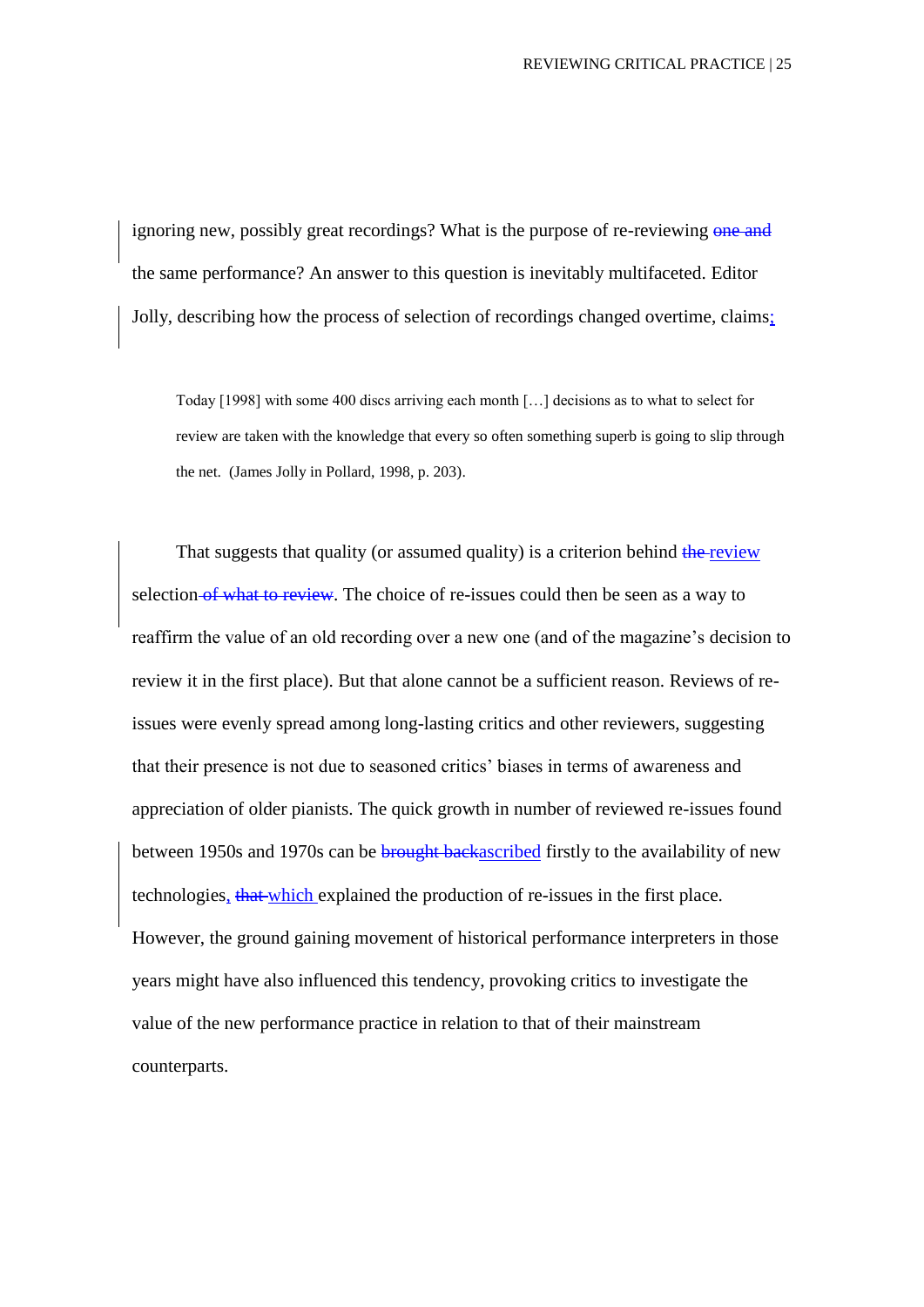The strong presence of re-issues suggests also that different issues of one and the same recording are considered to be two distinct sound objects. This could be understood in two ways. As said, the growth of re-issues reviews starting in 1951 may be explained by the technological innovations of subsequent decades: the introduction of the LP record by Decca in 1950, the following stereo recording in 1958 and later on, in 1983, the Philips/Sony digital recording and the CD (Dates relate to the UK market. See Pollard, 1998). It is a truism to claim that the 78rpm version and the LP or CD version of Schnabel's recordings of Beethoven's sonatas are not – aurally – the same object. Even within the same format, different re-mastering processes by different engineers create a significantly different end product. This apparently obvious claim however poses a question regarding the scope of music recording reviews. Should reviewers comment on issues of recording quality?

Despite that the very acousmatic nature of the listening experience recordings offer let us approach this sound object as a kind of portable version of a concert The average listener views music recordings as portable concerts (Alessandri, 2011) without necessarily being aware of recording issues. If in a concert review we expect critics to discuss the work and its performance, in a recording review reviewers need to take into account a third aspect, namely, the recording *as* a recording. Critics are aware of the complex nature of sound recording and of the different contributions offered by performers, producers, engineers and technical resources, putting them in a unique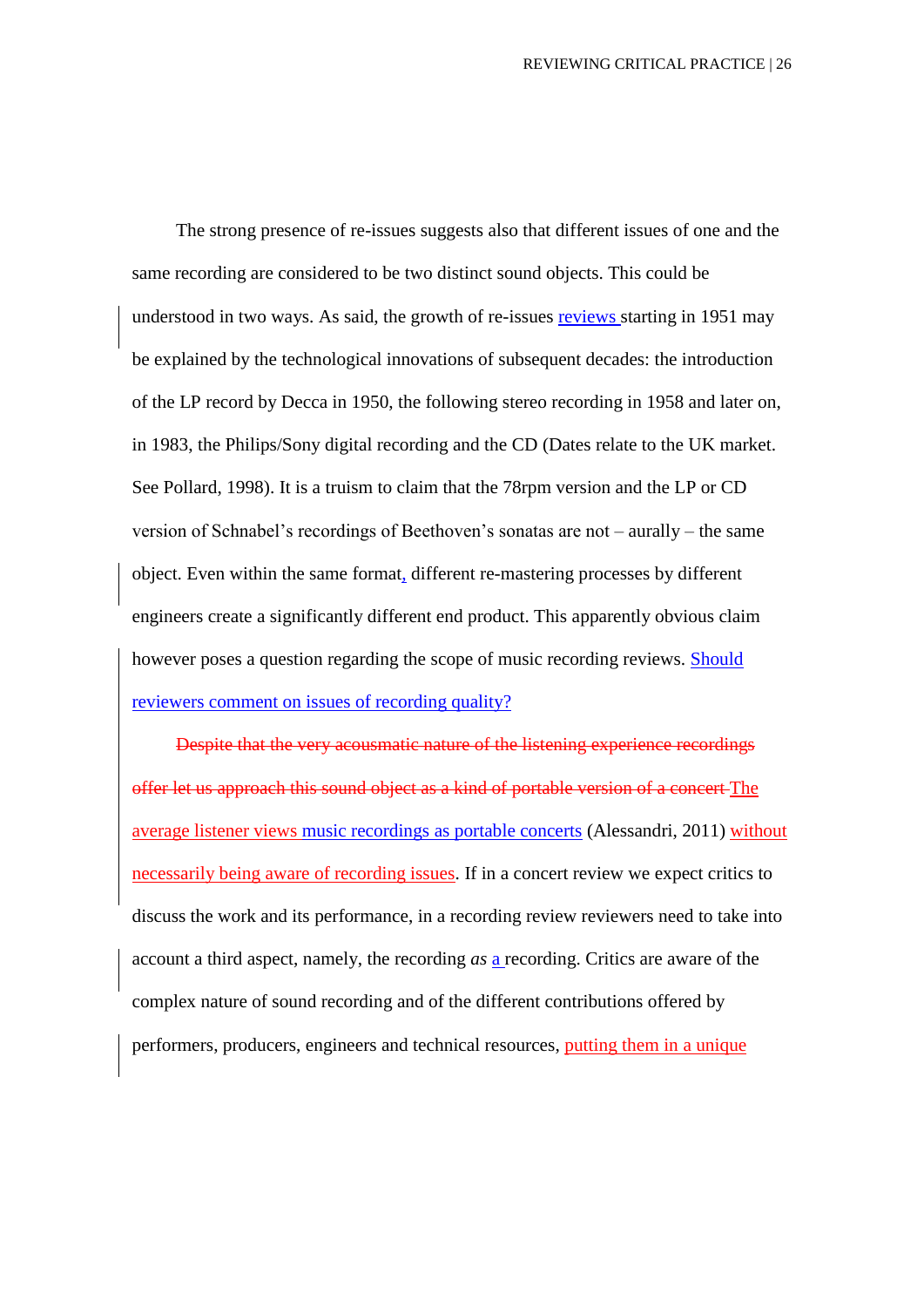position to review the recording as a whole. Of course it remains to be seen the extent to which this component enters the overall value judgement of the recording itself.

A second way in which a re-issue can be seen as a product other than its original release is what seems to be suggested by *Gramophone* editor Jolly when discussing the nature and purpose of a music review:

T. S. Eliot argued that every time a new poem is written the entire canon of poetry is changed irreversibly and, similarly, every time a work is reinterpreted the entire history of that work is subtly altered. When Claudio Abbado records a new Bruckner Ninth, his version has to take its place not just alongside all the other versions with the Vienna Philharmonic, or all the versions that have been recorded by Deutsche Grammophon, but alongside every version that has ever found its way on to disc (James Jolly in Pollard, 1998, p. 202).

New interpretations can shed light on the nature of older interpretations, and a critic's perspective and appreciation of a given performance can change overtime through exposition to different performances of the same or of other pieces. So for instance, Edward Greenfield reviewing Wilhelm Kempff's 80th birthday edition of Beethoven's sonatas and concertos claims:

Of these sets the earliest is of the Beethoven piano concertos, first issued in 1962. The fantasy, the sense of joy bringing a smile to the lips, is what above all strikes me afresh on hearing these performances again. That is so even in No. 3, which I remember disappointed me slightly when I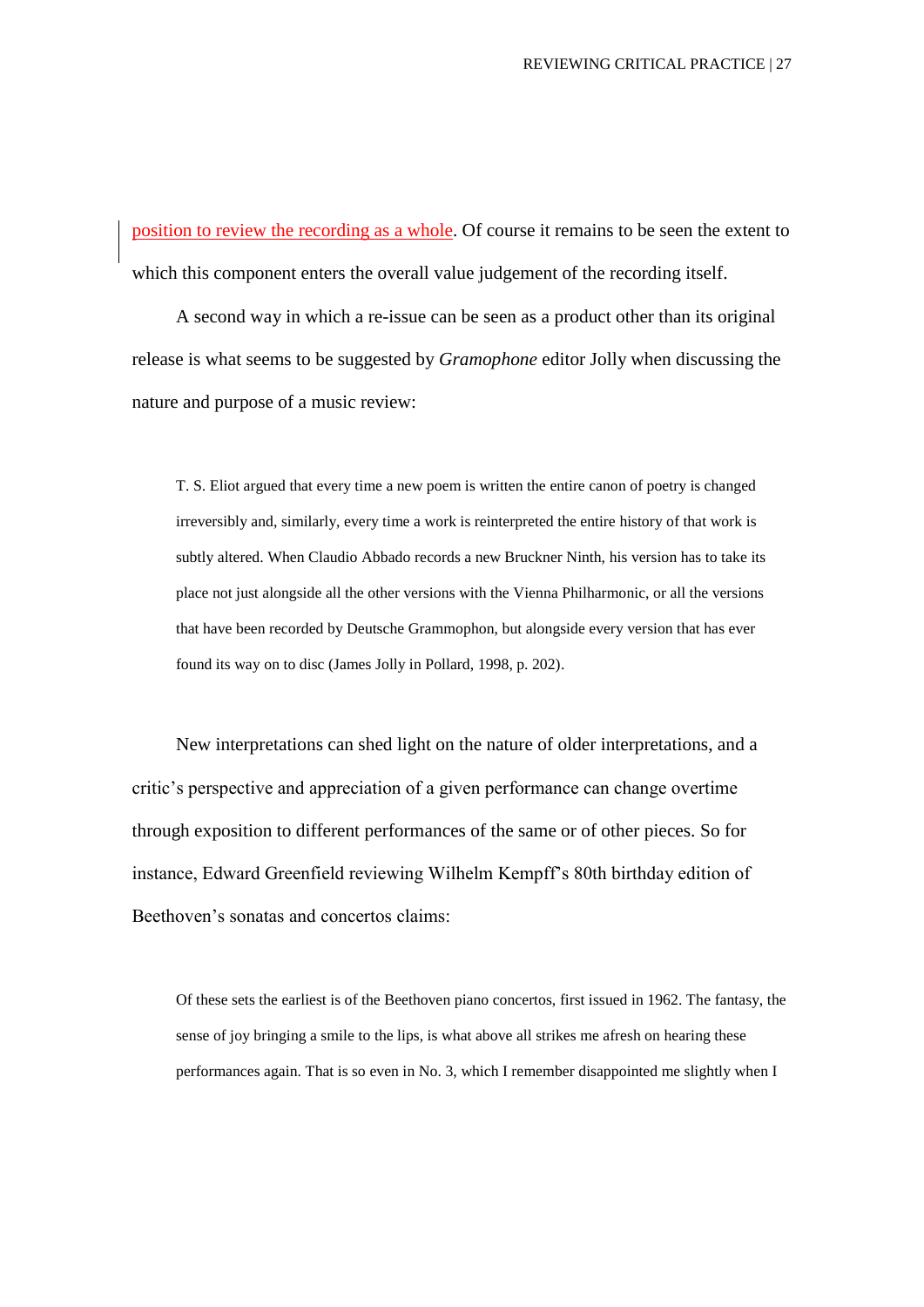first reviewed it for these pages, slower and a little more staid than Kempff's earlier mono version (DG DGM18130, 12/55—now deleted). But in context with the others, the slower tempo for the first movement now seems no less convincing, the magic of Kempff wonderfully persuasive in the transition to the second subject for example (November 1975, p. 151).

In this perspective, reviewing a re-issued recording becomes an occasion to approach an old recording anew and re-evaluate it in the light of other recordings produced so far; when appropriate, to re-affirm its value as interpretation and maybe also its increased value in terms of recording quality, and finally, to make the readership aware of its availability in a new, improved, format. In the light of these reflections, reissued recordings seem to be objects different from their first releases, standing on their own and with their own right to be reviewed and. Their substantial presence in the *Gramophone* material collected seems therefore to be justified.

Re-issues were also associated with the distribution of reviews among pianists. Amongst the 17 most often reviewed pianists are those who are usually acknowledged as great Beethoven interpreters, like Schnabel, Kempff and Brendel. With the exception of Richter, all pianists encompassed in this list are ones who completed the recording of all 32 sonatas. Within them are encompassed six of those eight performers who are the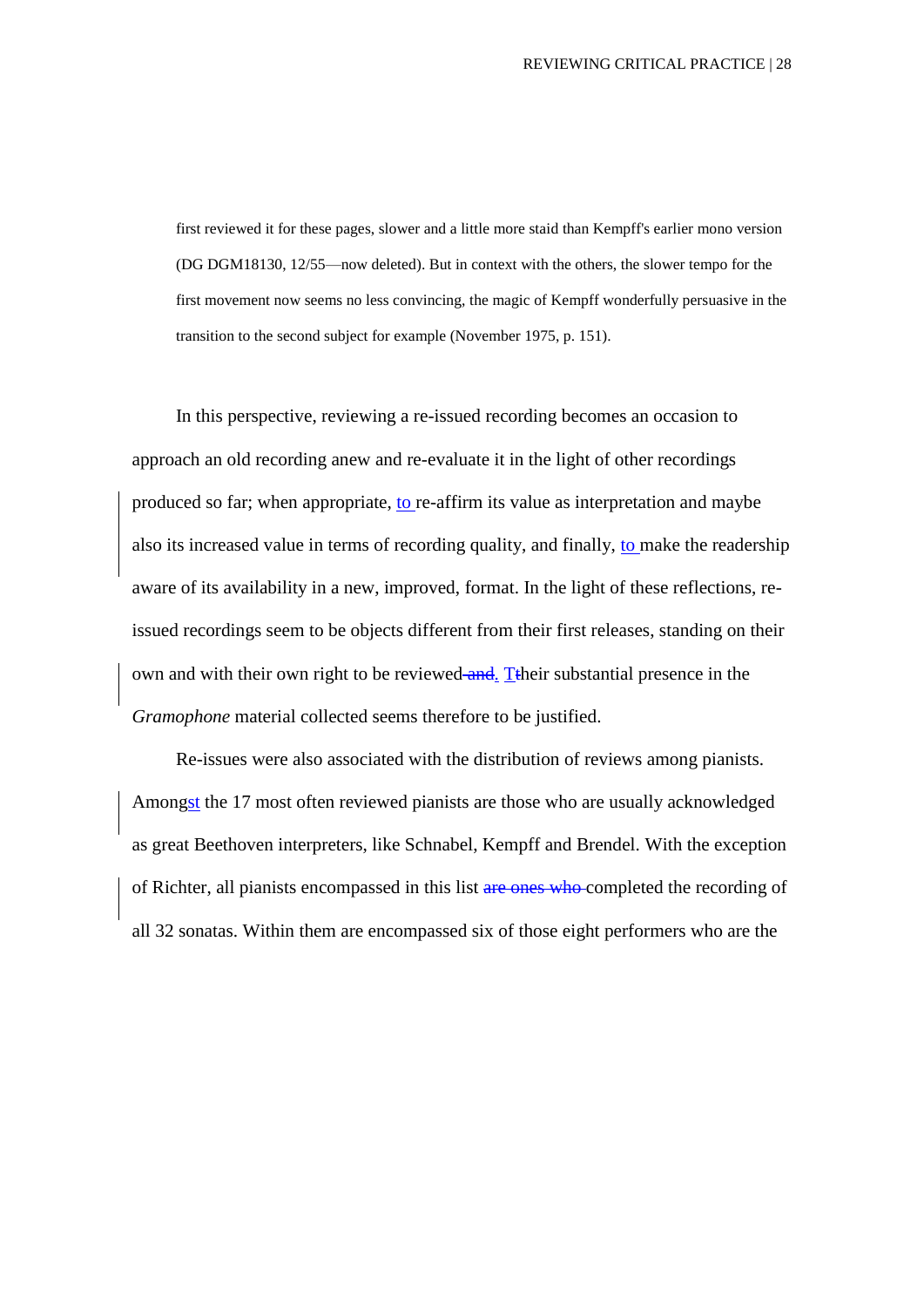only pianists to have recorded the whole of Beethoven's cycle more than once in the course of their lives. 5

The fact of having recorded more sonatas, even all sonatas more than once, could explain the high number of reviews those pianists received. However, along the century many other pianists accomplished the task of recording all 32 sonatas: according to a previous study (Alessandri, 2011) by 2009 at least 64 pianists had completed or were in the process of completing the cycle (Alessandri, 2011). Here we have just a selection of 16 of them. Other performers who completed the cycle are mentioned in the *Gramophone*, even if only a part (often a small one) of their cycle is reviewed, and 23

of those 64 performers<sup>6</sup> do not appear in the *Gramophone* pages at all. Hence the fact of

**.** 

6 Robert Benz, Muriel Chemin, Dino Ciani, Sequeira Costa, El Bacha Abdel Rahman, Maria Grinberg, Gotthard Kladetzky, Paul Komen, Michael Korstick, Christian Leotta, Michaël Lévinas, Seymour Lipkin, Andrea Lucchesini, Murray MacLachlan, Anne Øland, Georges Pludermacher, Akiyoshi Sako, Russel Sherman, Robert Silverman, David Allen Wehr, Gerard Willems, Yukio Yokoyama, Dieter Zechlin. Of course, this could at least partly be linked to the fact that Gramophone has been dealing to a largest extent with British releases. Unfortunately, a clear distinction between records available and records chosen for reviews is not possible due to the lack of comprehensive data on what records were issued in the UK in each given period. As indication however, out of the 23 cycles mentioned, 15 are currently available in Amazon.co.uk for purchase, 6 are available but only as import product, and 2 are not available.

<sup>&</sup>lt;sup>5</sup> i.e. Arrau, Backhaus, Brendel, Barenboim, Gulda, Kempff, in addition: Paul Badura-Skoda and Bernard Roberts. Information is taken from a previous discographical project on Beethoven's piano sonatas. See (Alessandri, 2011).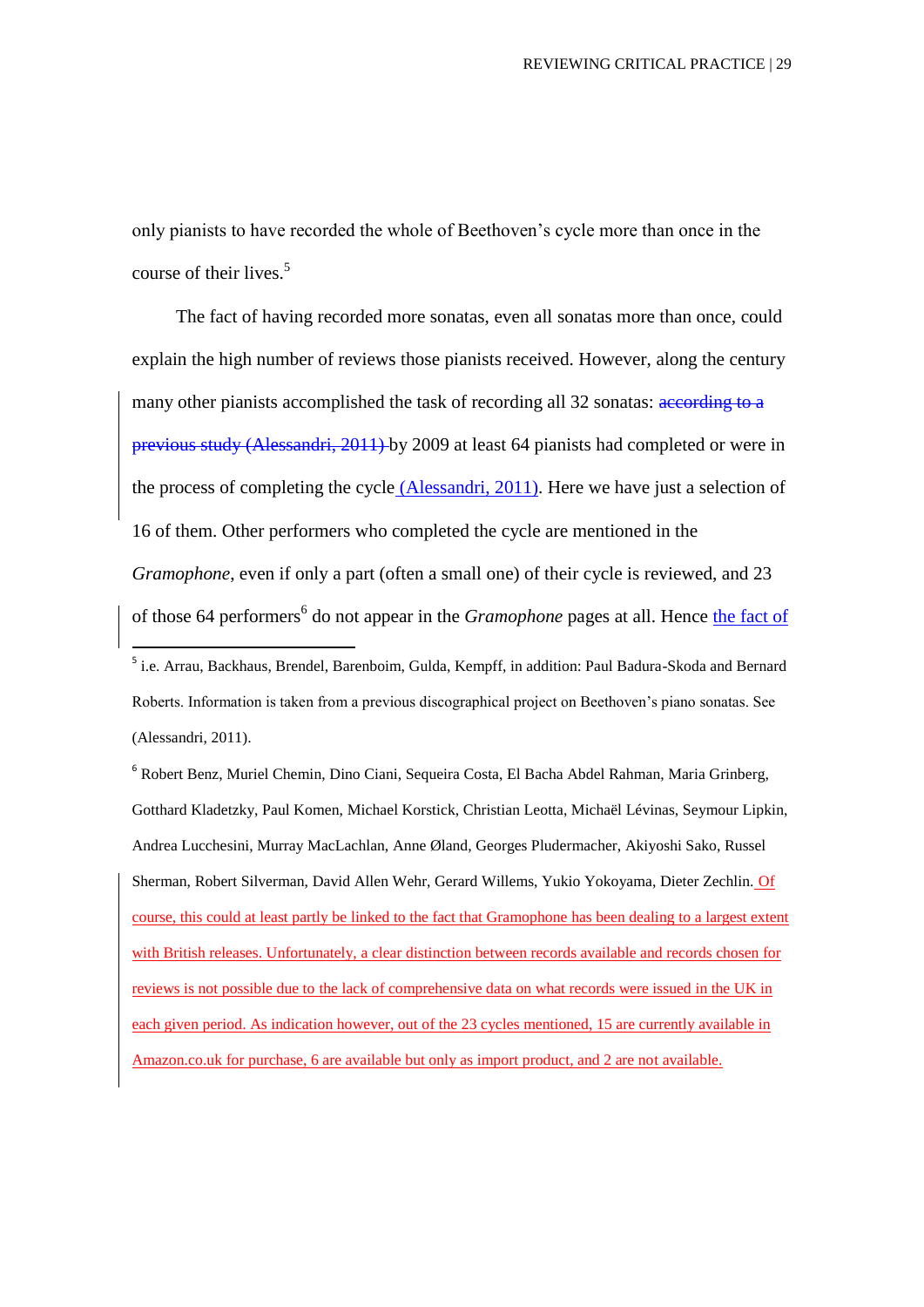having produced a high number of recordings of Beethoven's sonatas does not entirely explain alone the consistent presence of these pianists in the magazine reviews.

These performers did not just record Beethoven's sonatas: they produced recordings that, as it seems, passed the "test of time". Re-issues can be produced for marketing reasons, for instance to celebrate a specific circumstance (e.g. Kempff's  $80<sup>th</sup>$ birthday) or to offer certain pieces in different couplings or groupings (e.g. complete cycle box set or, on the contrary, a choice of a few sonatas such as named or late sonatas). The high number of reviewed re-issues could then be seen as the music world's attention to and celebration of famous Beethoven pianists. However, as said during the past 90 years the main motivation behind the production of re-issues was arguably developments in the recording technology. If this is the case, recordings produced at the early stages of this developmental process were the ones that were candidates for later re-issues. In this perspective recordings produced in the 1980s or later seem to be twice disadvantaged in that the high quality level, durability and stability of the CD as a medium might have a direct consequence for the recording industry policy: re-issues are no longer needed. Once all great performances of the past will have been proposed in this new format it is difficult to see why a new release would be necessary (with the exceptions, mentioned above, of re-issues produced for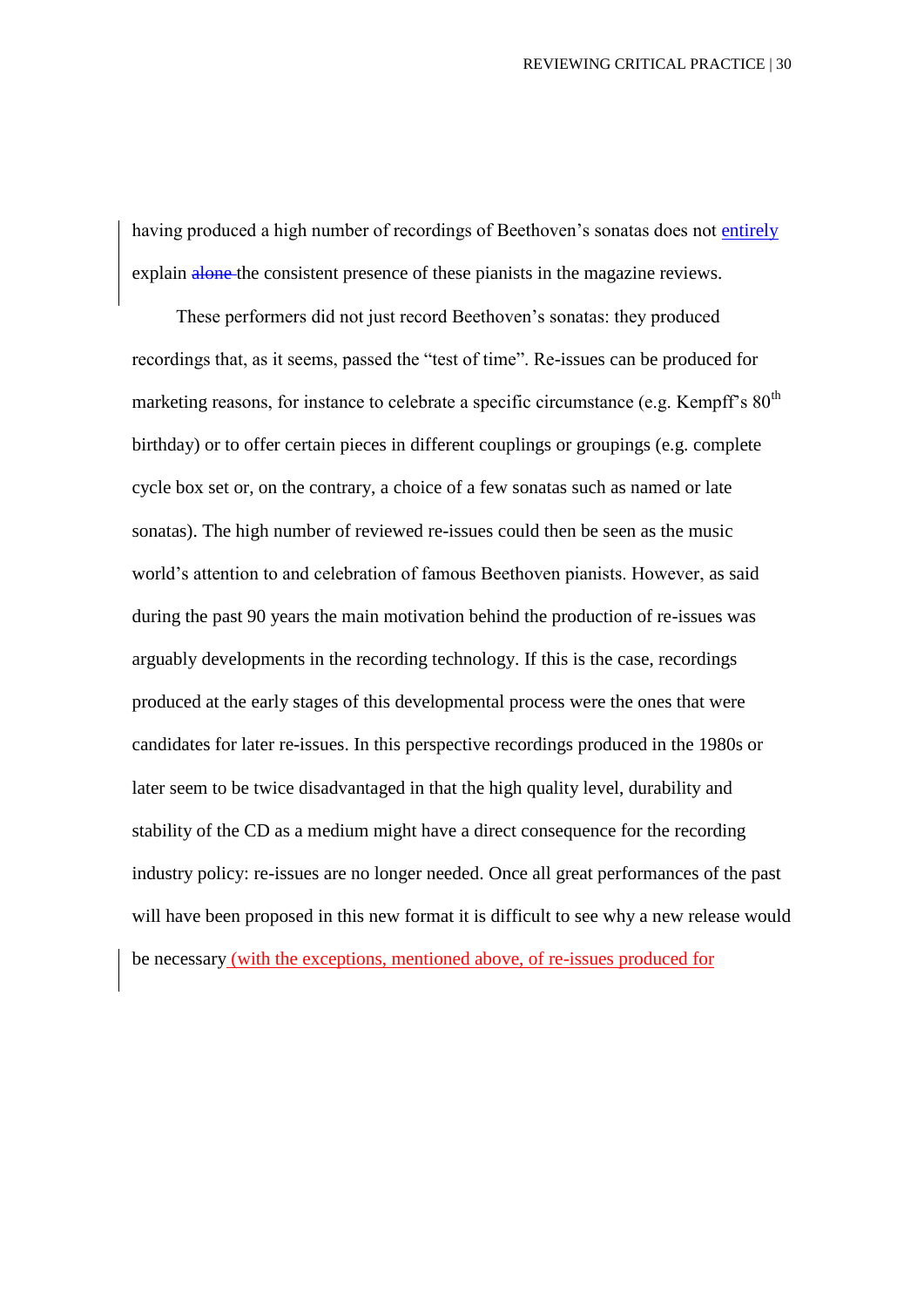marketing reasons).<sup>7</sup> Supporting this, looking back at Evidence for this can be seen in Figure 5 Figure 5 where we see a decrease in reviews of re-issues that within the last decade reviews of re-issues decreased.

Regarding the pianists reviewed in this corpus of critical texts, it might then be asked we might then consider who would now be at the top of our frequency table had Schnabel, Arrau or Kempff lived two generations later and recorded in the CD era, and had Ohlsson, O'Conor or Fu'Tsong recorded these pieces in the early stages of sound recording technology. It could also be asked: who would we now celebrate as great Beethoven interpreters?

#### **Conclusions**

This article has provided an overview of a large sample of music performance criticism collected in the *Gramophone's* archive, accompanied by reflections on the practice of criticism itself.

The exploratory and observational nature of the study, as well as the focus on one specific corpus of reviews, limit the generalisability of the results to the processes underpinning music criticism as a whole. However, reflections emerging from the

**.** 

mentioned above, of re-issues produced for marketing reasons. Of course, this claim assumes that with digital recording we have reached a kind of "final stage" of recording quality, assumption that is  $-$  at least  $-$  highly arguable.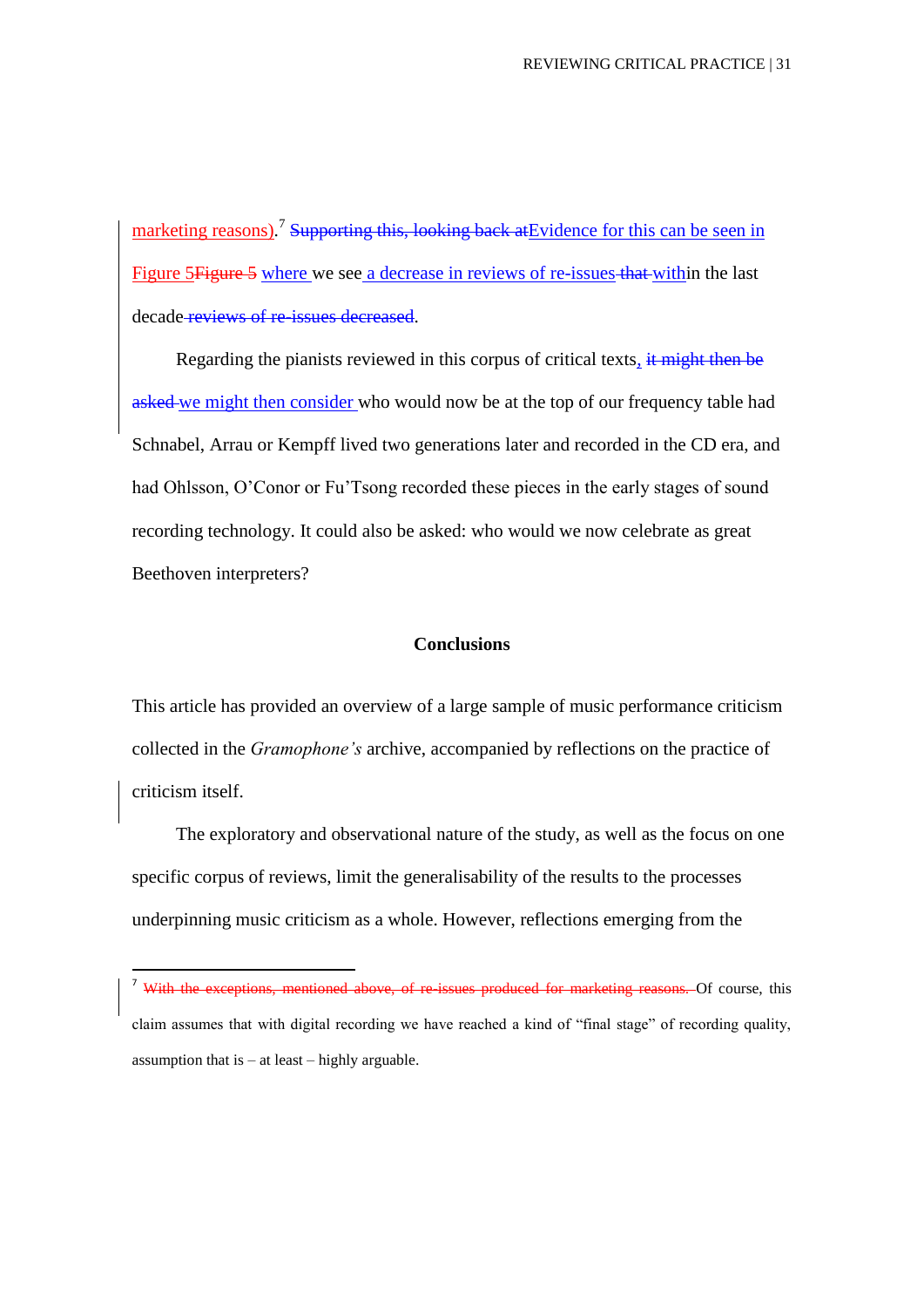investigation open questions that may inform musical practice and call for further investigation. In particular, three main points bear relevance for music performance studies: (1) the necessity to account for recording-specific features when examining the evaluation of recorded performances; (2) the importance of the comparative element for the evaluation of performances and, at the same time, the difficulty of comparing interpretations when there are hundreds of them at one's disposal; and (3) the delicate position of critics within the recording market, positioned as intermediaries between producers and consumers, potentially able to work as guidance for listeners but also possibly biased by their own extensive knowledge of different interpretations.

In general, the insights gained through the present study offer evidence of the potential that music performance criticism has as a source of information and understanding for musical practice. In a next step, the analysis of the selected sample of reviews should move beyond the level of metadata and enter the textual domain to examine what features of the performance, and of the recording, critics select for discussion and how the different elements inform the experts' evaluation of the final product.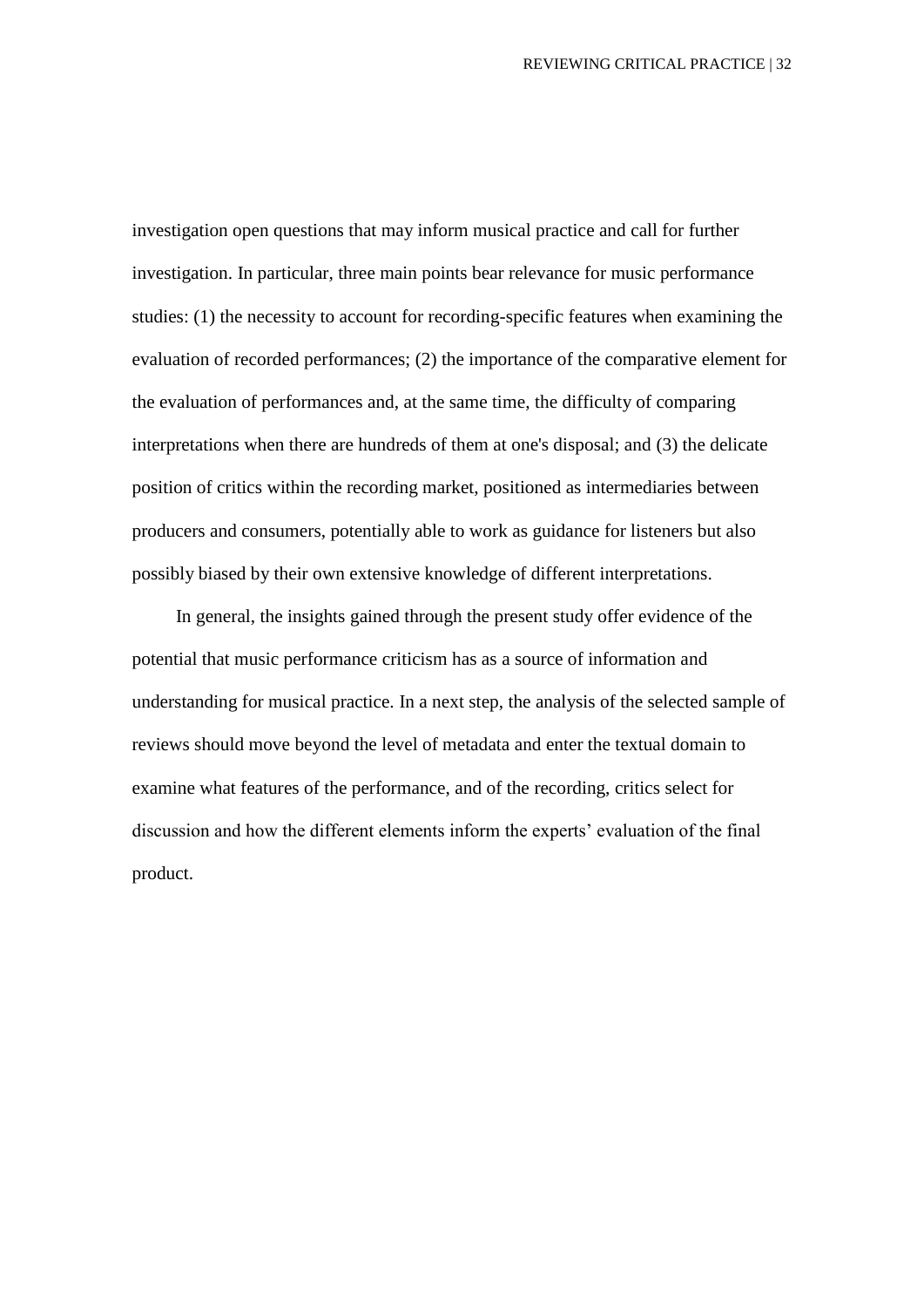#### **References**

- Alessandri, E. (2011). Discography or What Analysts of Recordings do Before Analyzing. In C. Emmenegger & O. Senn (Eds.), *Five perspectives on "Body and Soul" and other contributions to music performance studies* (pp. 111-125). Zurich: Chronos Verlag.
- Alessandri, E., Eiholzer, H., & Williamon, A. (in press 2013). Between producers and consumers: Critics' role in guiding listeners' choices. In A. Williamon & W. Goebl (Eds.), *Proceedings of the International Symposium on Performance Science 2013*. Utrecht: Association Européenne des Conservatoires AEC.
- Aschenbrenner, K. (1981). Music Criticism: Practice and Malpractice. In K. Price (Ed.), *On Criticizing Music. Five Philosophical Perspectives*. Baltimore: Johns Hopkins University Press.
- Baumann, S. (2001). Intellectualization and Art World Development: Film in the United States. *American Sociological Review, 66*, 404-426.
- Beardsley, M. C. (1962). On the Generality of Critical Reason. *Journal of Philosophy 59*(18), 477-486.
- Beardsley, M. C. (1965). Intrinsic Value. *Philosophy and Phenomenological Research 26*(1), 1-17.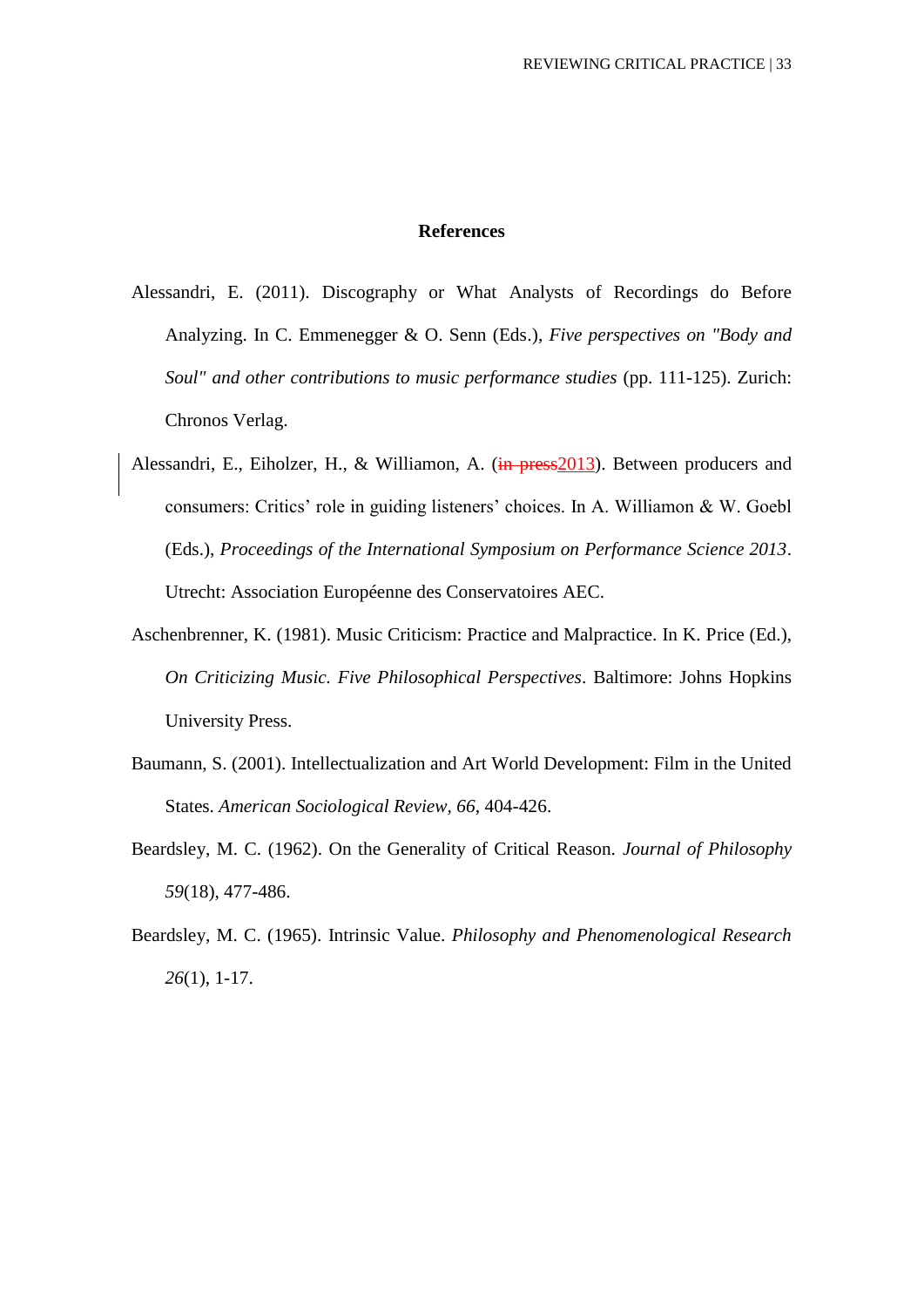- Beardsley, M. C. (1982). The Relevance or Reasons in Art Criticism. In M. J. Wreen & D. M. Callen (Eds.), *The Aesthetic Point of View, Selected Essays*: Cornell University Press.
- Beardsley, M. C. (1968). The Classification of Critical Reasons. *Journal of Aesthetic Education, 2*(3), 55-63.
- Bonzon, R. (2009). Thick Aesthetic Concepts. *The Journal of Aesthetics and Art Criticism, 67*(2), 191-199.
- Budd, M. (1995). *Values of Art: Pictures, Poetry and Music*. London: Allen Lane.
- Budd, M. (2007). The Intersubjective Validity of Aesthetic Judgements. *British Journal of Aesthetics, 47*(4), 333-371. doi: 10.1093/aesthj/aym021

Carroll, N. (2009). *On Criticism*. New York: Routledge.

- Cowart, G. (1981). *The origins of modern musical criticism: French and Italian music, 1600-1750*: UMI Research Press.
- Dickie, G. (2000). Art and Value. *British Journal of Aesthetics, 40*(2), 228-241. doi: 10.1093/bjaesthetics/40.2.228
- Dickie, G. (1987). Beardsley, Sibley and Critical Principles. *The Journal of Aesthetics and Art Criticism, 46*(2), 229-237.
- Eliashberg, J., & Shugan, S. M. (1997). Films Critics: Influencers or Predictors? *Journal of Marketing, 61*, 68-78.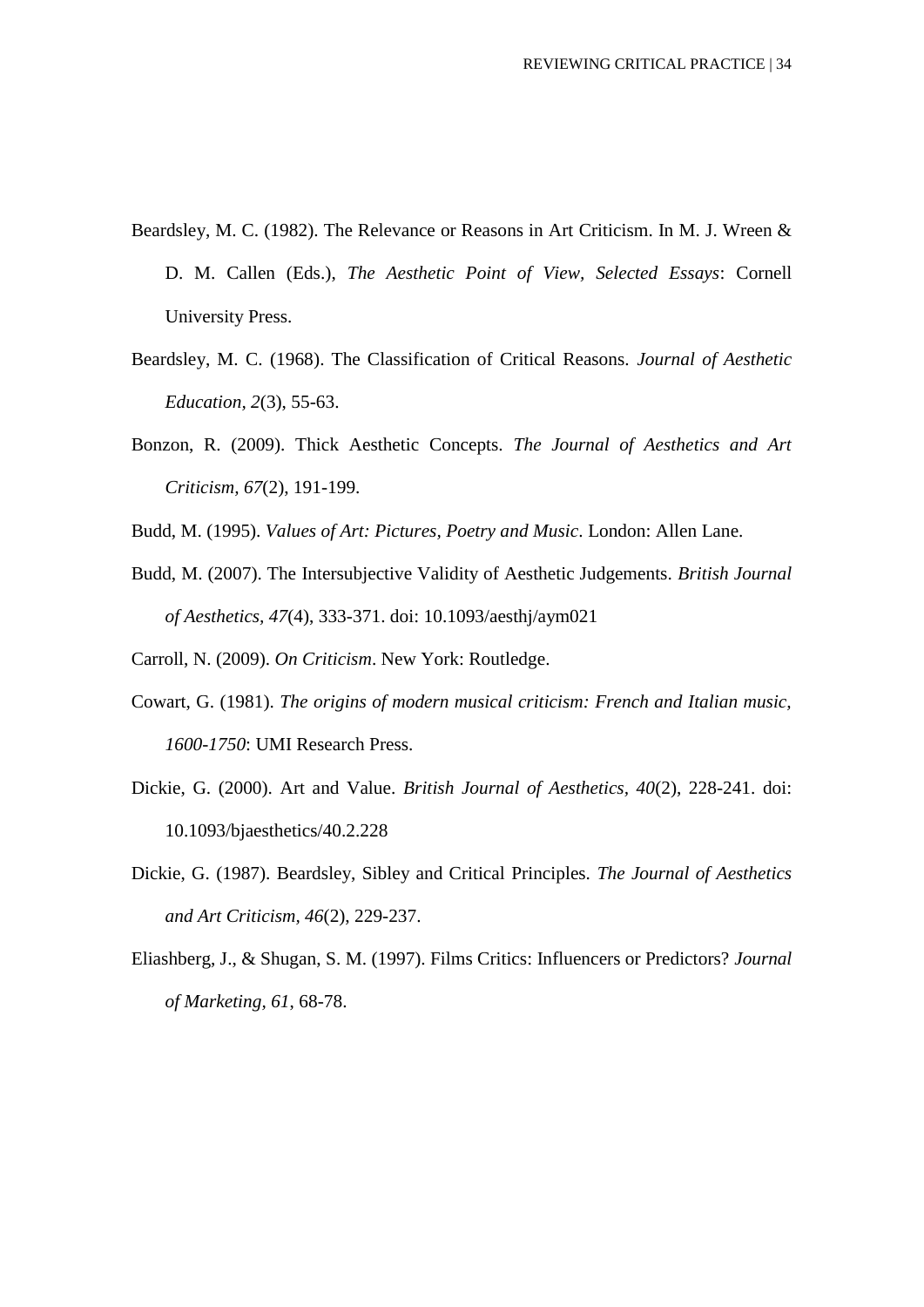- Ellis, K. (1995). *Music Criticism in Nineteenth-Century France: La Revue et Gazette musicale de Paris, 1834-1880*. New York: Cambridge University Press.
- Elste, M. (1989) *Kleines Tonträger Lexikon: von der Walze zur Compact Disc*. Kassel & Basel: Bärenreiter.
- Elstein, D. Y., & Hurka, T. (2009). From Thick to Thin: Two Moral Reduction Plans. *Canadian Journal of Philosophy, 39*(4), 515-536.
- Fischer, E. (1956) *Ludwig van Beethovens Klaviersonaten: Ein Begleiter für Studierende und Liebhaber*. Wiesbaden: Insel-Verlag.
- Flynn, T. (1997). *A study in music criticism and historiography: sacred music journals in France, 1848 to 1879.* Northwerstern University.
- Grant, J. (2010). Metaphor and Criticism BSA Prize Essay 2010. *British Journal of Aesthetics, 51*(3), 237-257.
- Hopkins, R. (2006). Critical Reasoning and Critical Perception. In M. Kieran & D. Lopes (Eds.), *Knowing Art: Essays in Aesthetics and Epistemology* (pp. 137-153). Dordrecht: Springer.
- Kaiser, J. (1975). *Beethovens 32 Klaviersonaten und ihre Interpreten*. Frankfurt: Fischer Verlag.
- Levinson, J. (1987). Evaluating Musical Performance. *Journal of Aesthetic Education, 21*(1), 75-88.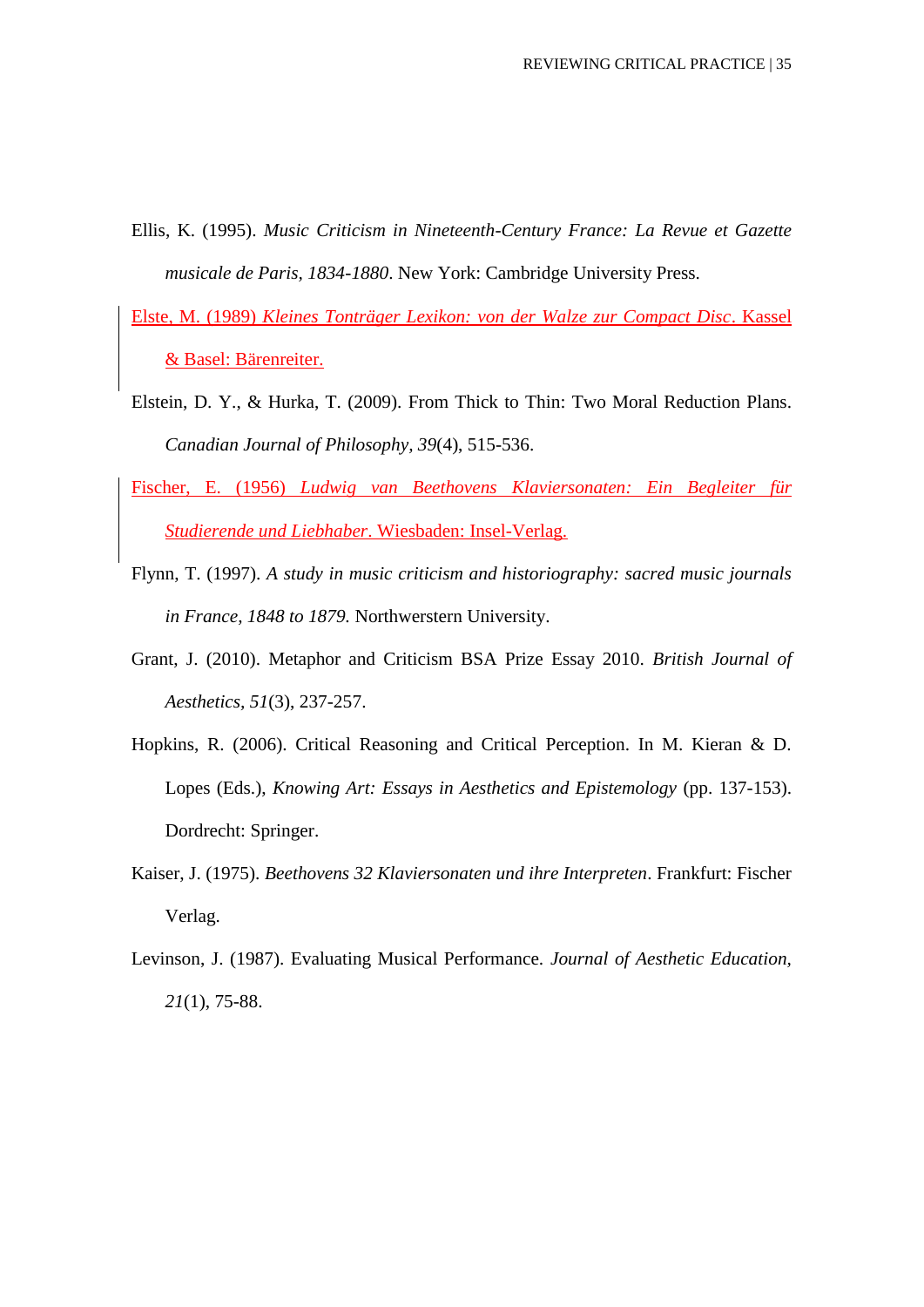- Levinson, J. (2002). Hume's Standard of Taste. *Journal of Aesthetics and Art Criticism, 60*(3), 227-238.
- Levinson, J. (2004). Intrinsic Value and the Notion of a Life. *The Journal of Aesthetics and Art Criticism, 62*(4), 319-329.
- Levinson, J. (2009). Aesthetic Appreciation. *British Journal of Aesthetics, 49*(4), 415– 425. doi: 10.1093/aesthj/ayp043
- Levinson, J. (2010). Artistic worth and personal taste. *The Journal of Aesthetics and Art Criticism, 68*(3), 225-233.
- McColl, S. (1996). *Music Criticism in Vienna, 1896-1897: Critically Moving Forms*. Oxford and New York: Clarendon Press.
- McPherson, G., & Schubert, E. (2004). Measuring performance enhancement in music. In A. Williamon (Ed.), *Musical Excellence*. New York: Oxford University Press.
- Monelle, R. (2002). The criticism of musical performance. In J. Rink (Ed.), Musical Performance: A Guide to Understanding. Cambridge: Cambridge University Press.
- Morgan, N. (2010). "A new pleasure": listening to National Gramophonic Society records, 1924-1931. *Musicae Scientiae, 16*(2), 139-164.
- Morrow, M. S. (1997). *German Music Criticism in the Late Eighteenth Century: Aesthetic issues in instrumental music*. Cambridge: Cambridge University Press.

Pollard, A. (1998). *Gramophone: The first 75 years*: Gramophone Publications Limited.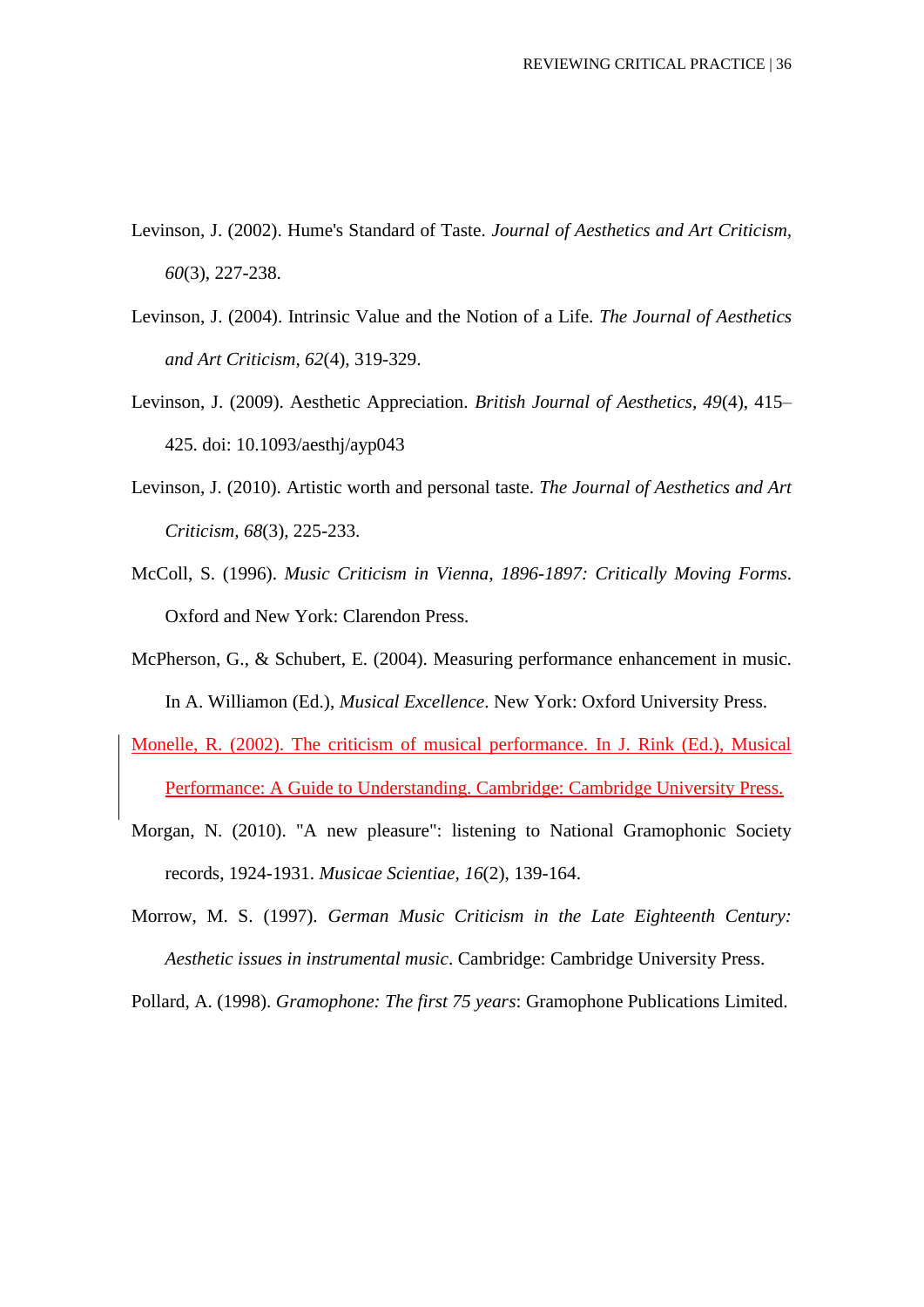- Regev, M. (1994). Producing Artistic Value: The Case of Rock Music. *Sociological Quarterly, 35*, 85-102.
- Reid, C. (1984). *The Music Monster: a Biography of James William Davison, Music Critic of The Times of London, 1846-78, with Excerpts from his Critical Writings*. London and New York: Quartet Books.
- Schick, R. D. (1996). *Classical Music Criticism: With a Chapter on Reviewing Ethnic Music*. New York and London: Routledge.
- Schmutz, V., Van Venrooij, A., Janssen, S., & Verboord, M. (2010). Change and Continuity in Newspaper Coverage of Popular Music since 1955: Evidence from the United States, France, Germany, and the Netherlands. *Popula Music and Society, 33*(4), 501-515.
- Sibley, F. (1959). Aesthetic Concepts. *The Philosophical Review, 68*(4), 421-450.
- Wallace, R. (1986). *Beethoven's Critics: Aesthetic Dilemmas and Resolutions during the Composer's Lifetime*. Cambridge: Cambridge University Press.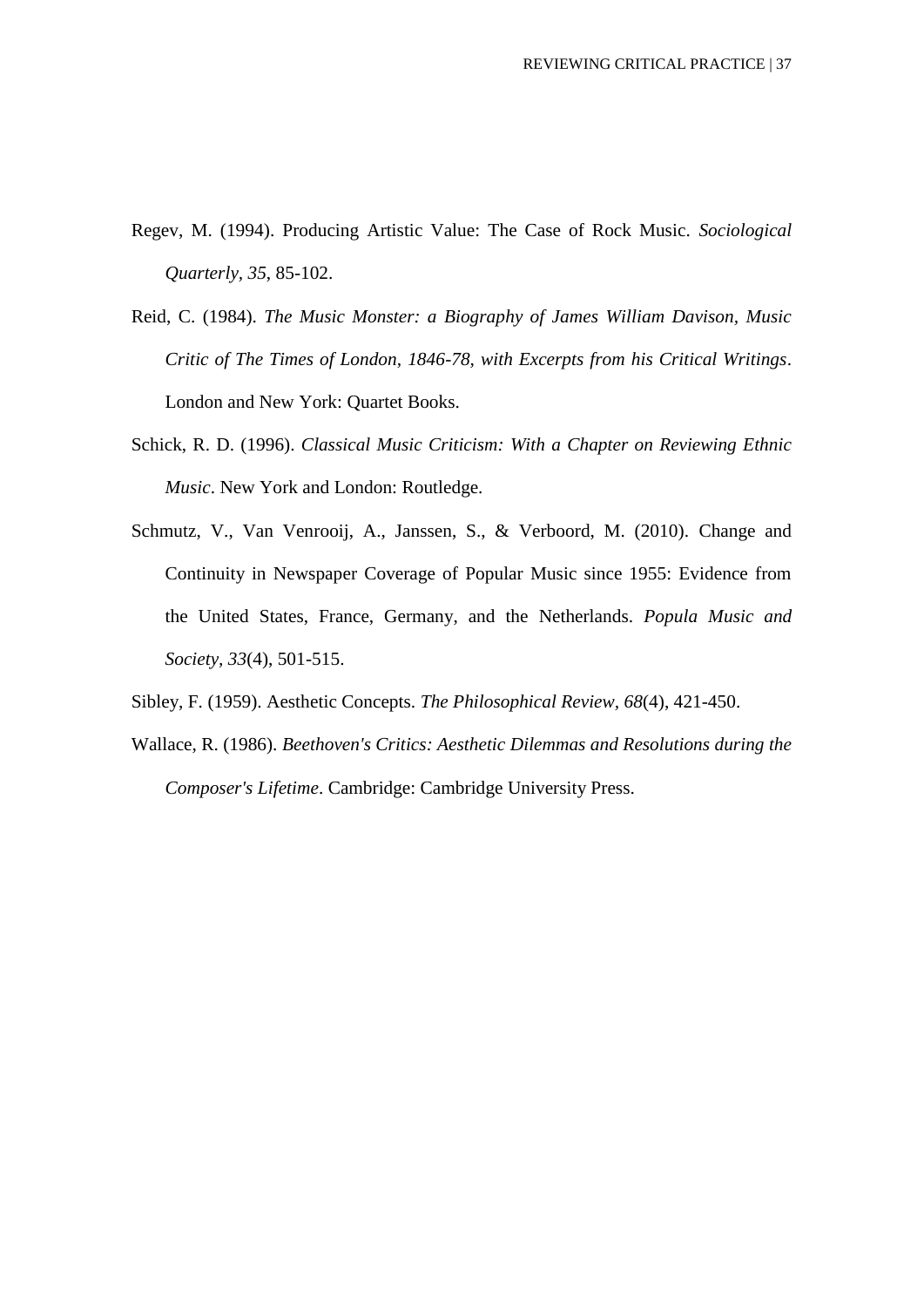## **Tables**

*Table 1.* Length of reviews concerning only Beethoven's sonatas and of those discussing mixed repertoire.

|                     | Reviews of only Beethoven's | Reviews of mixed repertoire |  |
|---------------------|-----------------------------|-----------------------------|--|
|                     | sonatas                     |                             |  |
| Mean length (words) | 358.71                      | 454.76                      |  |
| <b>SD</b>           | 235.55                      | 333.49                      |  |
| Range               | 10-1830                     | 45-2446                     |  |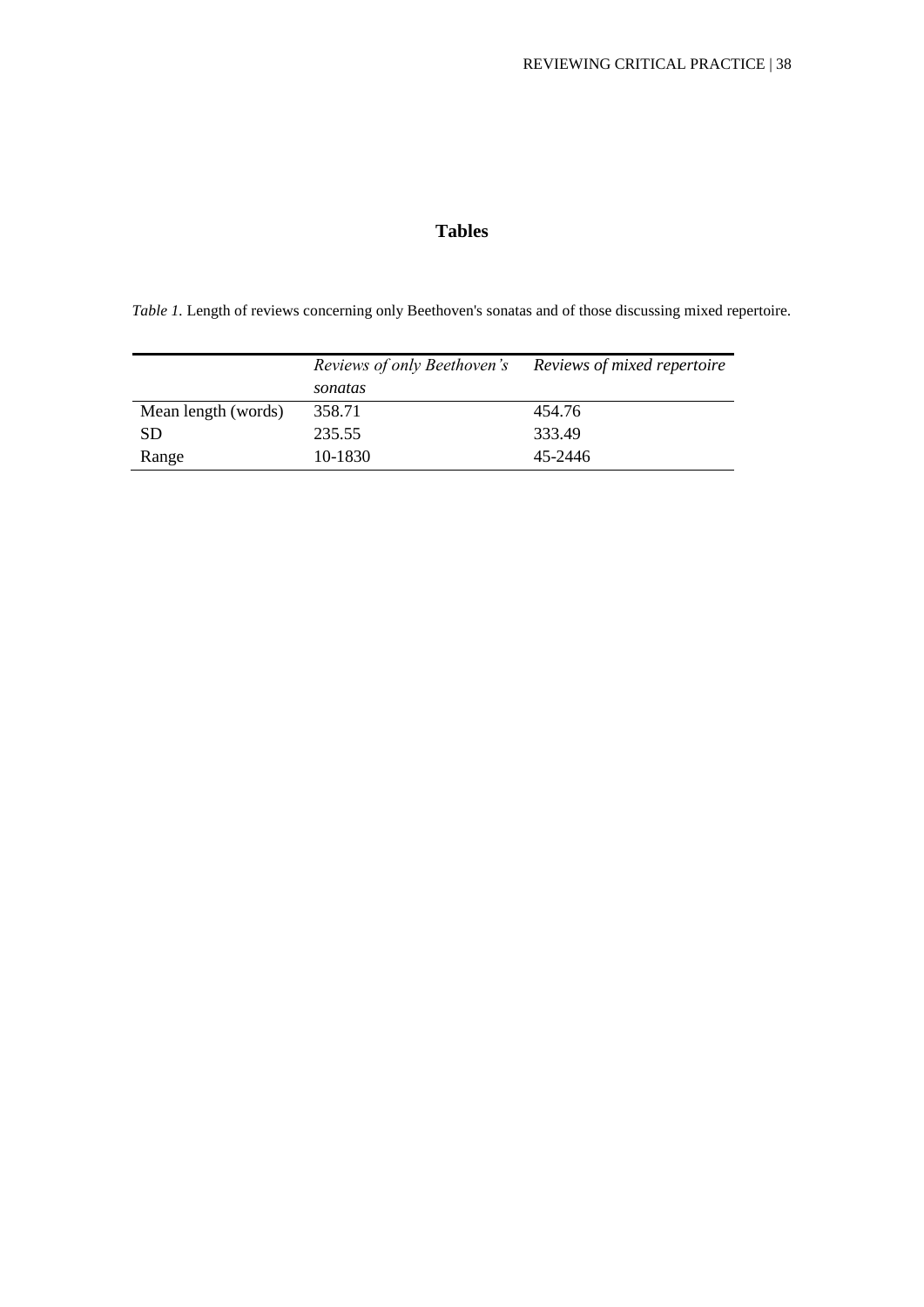*Table 2.* The 17 most often reviewed pianists. Highlighted names in grey refer to those pianists who also belong to the 16 performers most often used for comparisons. The two pianists most often used for comparison who do not appear in the table are Orazio Frugoni and Richard Goode.

| <b>Name</b>            | Frequency | Name                | Frequency |
|------------------------|-----------|---------------------|-----------|
| Arrau, Claudio         | 53        | Barenboim, Daniel   | 18        |
| Brendel, Alfred        | 52        | Gieseking, Walter   | 18        |
| Kempff, Wilhelm        | 49        | Gulda, Friedrich    | 16        |
| Backhaus, Wilhelm      | 38        | Lill, John          | 16        |
| Ashkenazy, Vladimir 27 |           | Michelangeli, A. B. | 14        |
| Richter, Sviatoslav    | 26        | Kovacevich, Stephen | 14        |
| Schnabel, Artur        | 26        | Pollini, Maurizio   | 14        |
| Solomon                | 25        | Serkin, Rudolf      | 13        |
| Gilels, Emil           | 20        |                     |           |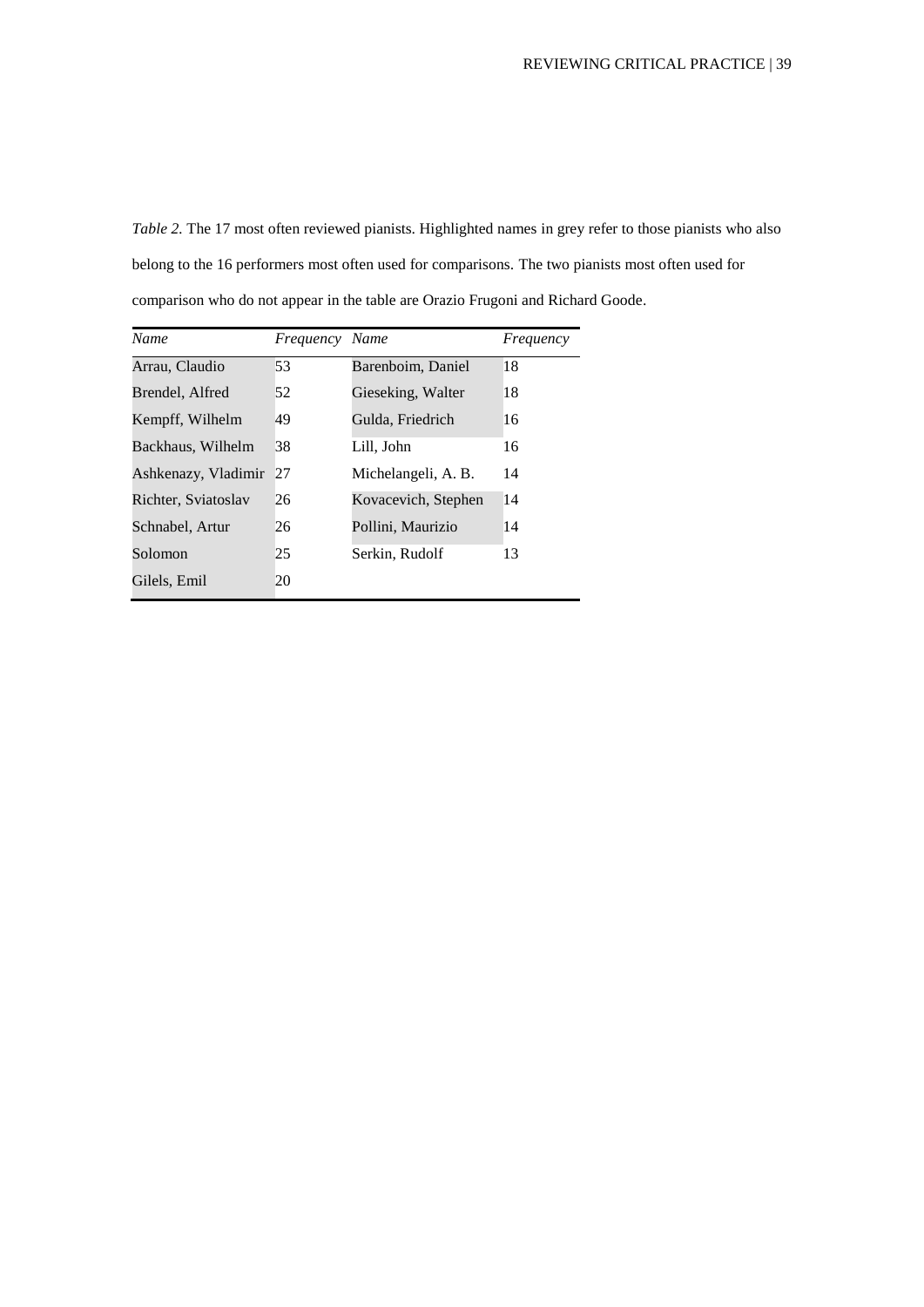*Table 3*. Examples of different kinds of comparisons found in *Gramophone.* A comparison made in the

text body (top panel, used throughout the century) and comparison stated in the titles of the review

(bottom panel, used starting in 1953).

#### **January 1981, p.48**

BEETHOVEN PIANO SONATAS, VOLUME 2 **Bernard Roberts**. Nimbus Direct to Disc D/C902 (four records, nas, £19.40). Notes included.

Roberts does not have all the tonal poise or intellectual quickness of **Schnabel** whose set of these same sonatas (HMV mono RLS754, three records to Roberts's four) is reviewed on page 998 of this issue. Among more recent cycles **Brendel's** (Philips 6768 004, 11/78) is the more enquiring, the more intellectually various, avoiding Roberts's tendency to slow the music unduly in moments of introspection…

#### **June 1974, p. 74**

PIANO SONATAS. **Friedrich Gulda**. Decca Eclipse ECS722-3 (two records, 99p each). ECS722: No. 21 in C major, Op. 53, "Waldstein"; No. 28 in A major, Op. 101. ECS723: No. 30 in E major, Op. 109; No. 31 in A flat major, Op. 110; No. 32 in C minor, Op. 111.

Selected bargain comparisons: No. 21: **Brendel** (6/64) (5/70) (R) TV34115DS Nos. 28 and 32: **Rosen** (5/70) 61127 Nos. 31 and 32: **Brendel** (8/63) (3/70) (R) TV34113DS

Here are two further discs from Gulda's earlier cycle of Beethoven sonata recordings…

Of the two discs, though, this is of lesser interest, primarily because Gulda's account of the Waldstein Sonata, fleeting, deft and aerial (the semi-quaver flights in the first movement at times so deft they barely sound) is no challenge, ultimately, to the **Brendel** on Turnabout. Brendel plays with great economy of gesture, is as poised and fluent as Gulda is; but with Brendel I find the music is more strikingly articulated, the virtuoso demands more frankly met…